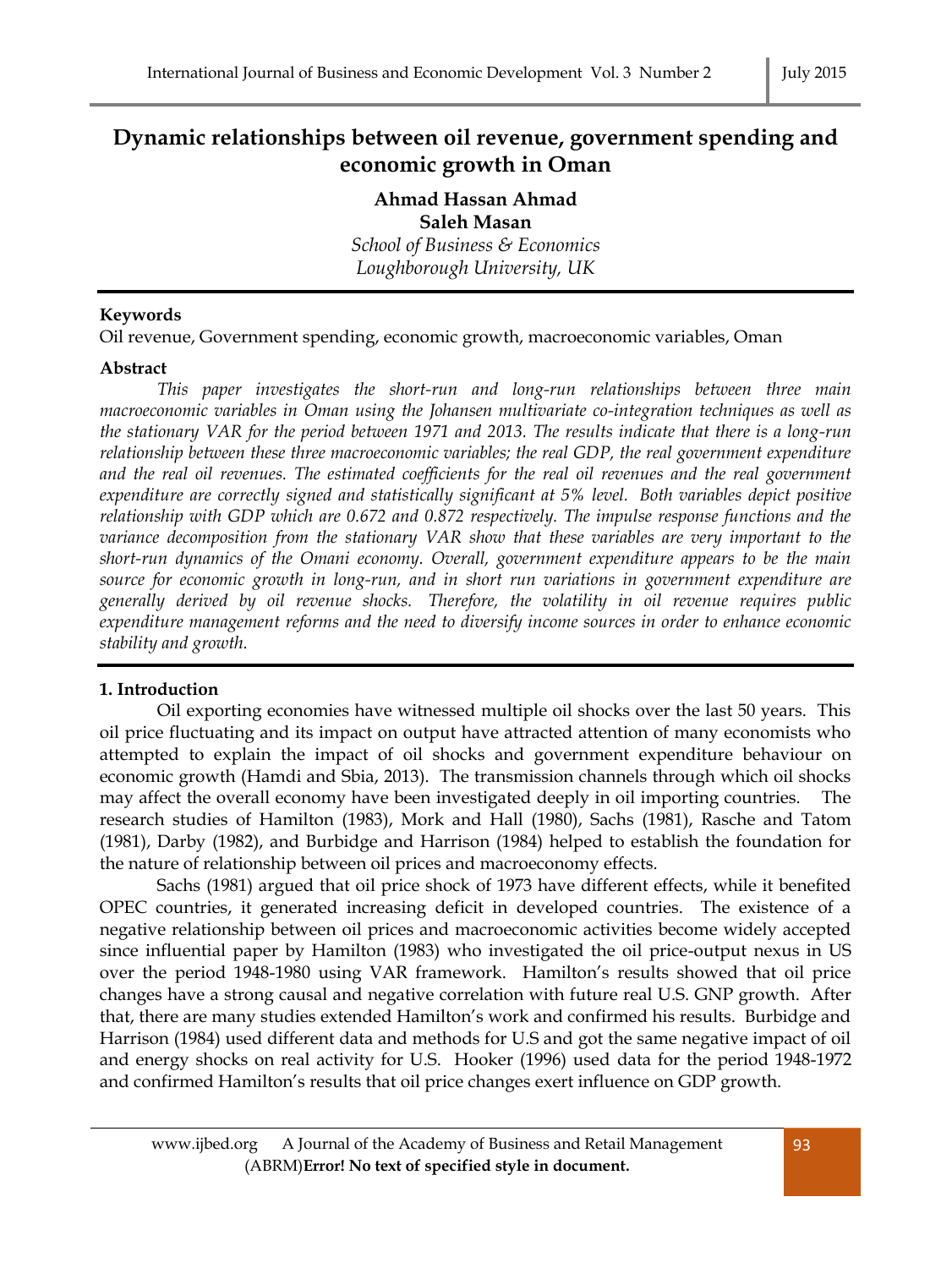However, oil prices may have asymmetric effects on economic growth because of other variables not taken into account. More specifically, oil price changes may affect output adversely for oil-importing countries for two reasons. First, as argued by by Pindyck (1991) that oil price changes raise uncertainty and thus causes decrease in private investment. Second, such changes induce resource reallocation from productive to non-productive sectors which is costly for the economy (LIlien, 1982). Thus, Hamilton's (1983) specification suffers from omitted variables problems because it does not take into considerations the impact of volatility. Recent studies have used more sophisticated econometrics models and included the effects of price volatility in addition to oil price changes. The results reveal that price volatility has also a significant negative impact on output. Ferderer (1996) argued that both oil price changes and volatility have a negative impact on economic growth, but volatility has an immediate impact whereas oil price changes effects take longer time to occur. Moreover, the evidence of non-liner relationship between oil prices and output has been supported for OECD countries as reported in Gunado and de Gracia (2003) and Jimenez-Rdriguez and Sanchez (2005) works.

It is clear from related literature that most studies of oil prices-macroeconomy nexus are concentrated on developed oil importing countries. The impact of oil price shocks on economic growth and their transmission mechanism in oil-exporting countries are different from those in oil-importing countries. A few numbers of studies have investigated this kind of relationship for oil-exporting countries. The channels by which oil prices may affect economic performance have not been systematically documented in oil-exporting countries, but several studies have argued that variations in the fiscal behaviour, which in turn reflects changes in oil price driven fiscal revenue have exacerbated output cycles (Erbil 2011). Therefore, some recent researchers argue that fiscal policy and its procyclicality is one of the main channels of natural resource curse. Bleaney and Halland (2009) investigated fiscal policy volatility channel by entering primary product exports and volatility together in a growth regression and run the model for 75 countries over the period 1980-2004. They found that the volatility of government consumption is explained by natural resource exports and greater fiscal volatility acts as a transmission mechanism for the resource curse.

Tazhibayeva et al. (2008) used a panel VAR analysis and associated impulse responses to assess the impact of oil price shocks on the non-oil economic cycle in oil exporting countries. In their model, they capture transmission oil shocks to the economy and found that oil shocks affect economic cycle through fiscal policy. Pieschacon (2009) analysed how oil price shocks affect macroeconomy activity in an oil-exporting economy using DSGE model for Mexico and Norway, tow oil-rich countries with different fiscal policy framework. He found that fiscal policy is a key mechanism in transmitting the oil shocks to economy through influencing the output level, output volatility, and growth. Fasano and Wang (2002) examine the direction of causality between total revenue and total government spending for GCC countries including Oman, over the period1980-2000, using a cointegration and error-correction models. The results show that increase in revenue causes an increase in government expenditure in the first period for all GCC countries which means that government expenditure is pro-cyclical to changes in oil revenue.

Oman as a small oil-exporting country, mostly the policy of public spending linked to oil revenue which accounts for a substantial part of public budget. Therefore, the response of fiscal policy to rising oil prices is expansionary and when the prices fall the government cut the expenditure, and in this context, the role of fiscal policy might be a channel through which the fluctuations in the oil prices or oil revenue transmitted to the rest of the economy. Hence, as it is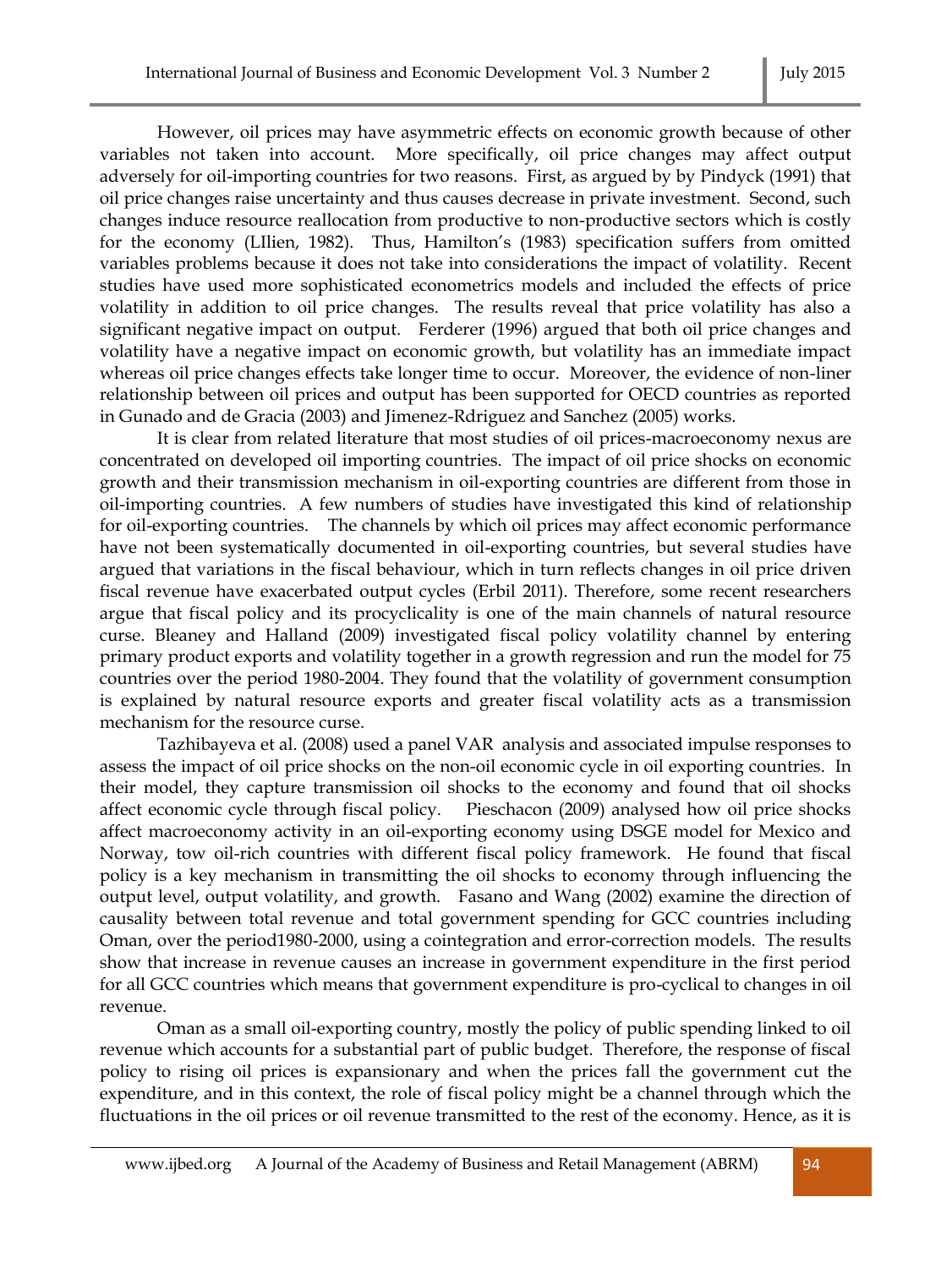argued from the Keynesian theories that a reduction in public expenditure causes a fall in total demand, consumption, investment which will adversely affect economic growth. On the other hand, when oil prices increase, public spending, investment and economic growth will rise as a result of spending effect multiplier.

This paper will focus on the effect of oil revenues on economic growth and the mechanisms through which that effect can be transmitted to economic growth through government expenditure. I will use time-series analysis to examine how oil revenues affect economic growth both directly and indirectly through fiscal policy channel. Most literature in this area uses cross-country growth regressions, but as shown in the literature there is some case studies. In contrast with existing cross-country growth regression, using of time series cointegration technique and Granger causality models to examine the causal chain linking oil windfalls to economic performance through fiscal policy channel for specific case study (Oman) would add some contribution to this literature. This chapter therefore is an attempt to empirically examine oil revenue changes and fiscal policy through government spending on the Omani economy.

This paper presents a dynamic model to analyse increasing dependence of government expenditure on oil revenue and measures the extent of the government's ability to afford such continuing expenses in the face of oil revenues decrease. Furthermore, the impact of oil revenue and public expenditure on Oman economic growth is testified in this model.

The rest of the paper is structured as follows. Section 2 reviews historical data on public revenues, expenditures and GDP to illustrate the economic dilemma faced by Oman. Section 3 presents the theoretical and empirical background of natural resources effects in general and more specifically oil revenues on economic performance of oil-exporting countries. Section 4 presents the methodology used to analyse the dynamic relationships between the variables, namely oil revenue, government expenditure and GDP. Section 5 discusses the research findings and Section 5 concludes.

### **2. Historical Data on Oman Economic Structure, oil revenues and Public Expenditure**

Petroleum sector is the main engine of the Omani economy; it represents the largest proportion of GDP compared to other economic sectors over the last forty years. The percentage of its contribution to GDP during the study period ranges from 45% to 51%. Also the contribution of oil exports in total exports ranges from 74% to more than 96% over the same period. Regarding public revenue, oil revenues alone apart from gas rents mostly accounted for more than 75% for most years covered in the sample. Despite this prominent position occupies by petroleum sector in Omani economy, it works as a closed sector, in that it does not contribute to local market factors. It employs small proportion of total local labor force due to capitalintensive investments nature of the sector. Thus, the most serious challenge faced by Omani economy is diversifying with the aim of developing other sources of income so that it can rely less on petroleum sector which faces the threat of depletion.

### **2.1 Oil Revenues**

The public budget structure in most oil abundant countries has followed a similar pattern in that oil revenues constitute the biggest part of public budget and tax revenues is a fragile component. There are a number of factors affecting the development of oil revenues such as nominal crude oil prices, political decision, oil reserves and oil production capacity. All these factors cause evident fluctuations in the size of oil revenue and it is clearly shown in Figure 2 where the highest peak was in 2013 and the lowest was in 1986.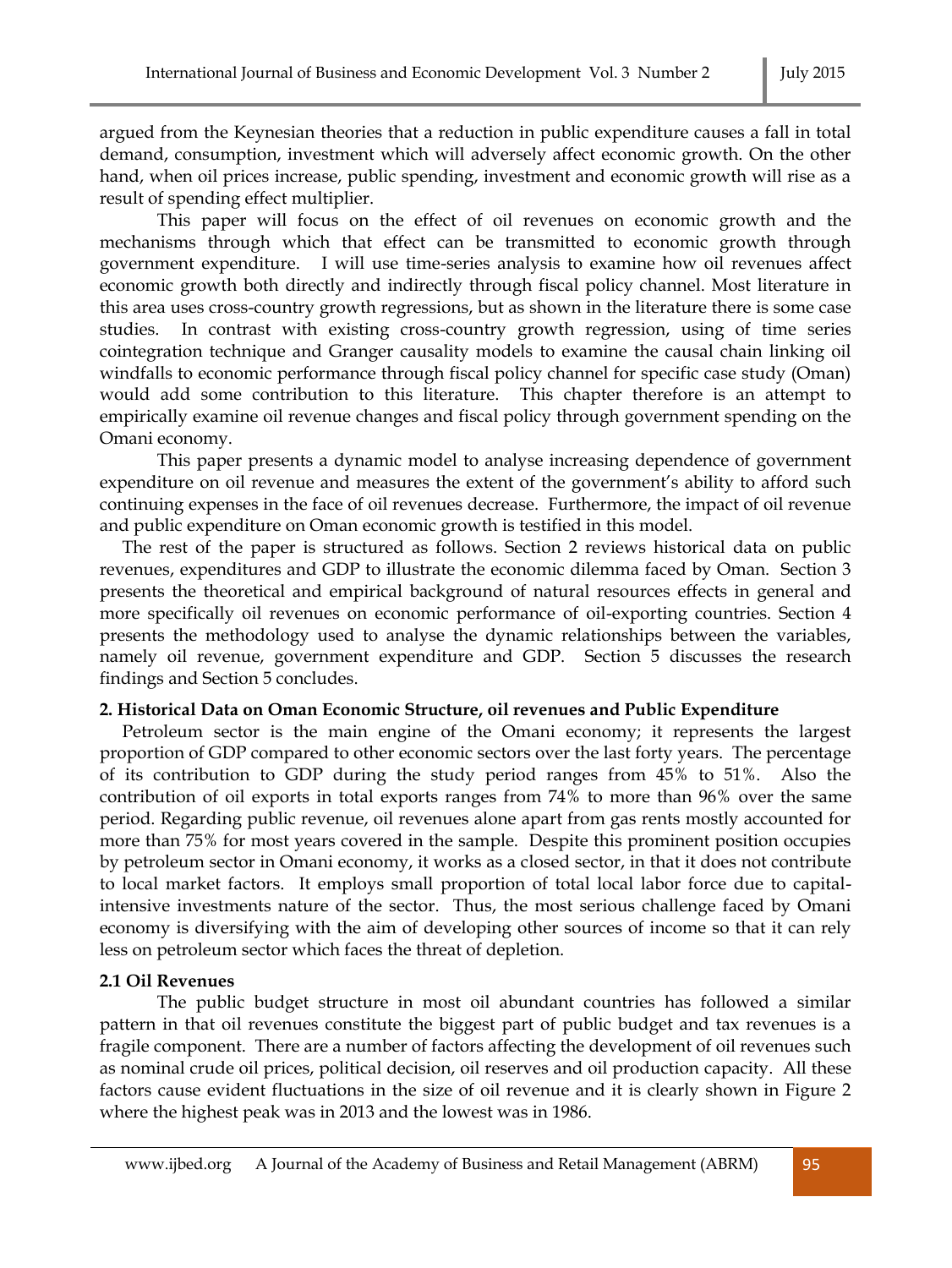Since the early 1970s oil revenues have increased sharply because of phenomenal rises in oil prices. Figure 1 shows the ratio of oil revenue to total revenues in Oman. Over the whole period, 1980-2012, oil revenues constitute more than 64% of total revenues and the sharp decline was from 1983 to 1986, when oil prices dropped, as a result, this ratio decreased sharply from 90% of total revenue in 1982 to about 75.4% in 1986. However, when oil prices rose after 1986, the ratio went up again reaching about 82% in 1990. Afterwards, it fluctuated dramatically, but with downward trend until it reached the lowest percentage, 64.7% in 2006. The bulk of the increase in oil revenues has been recorded during the period from 2007 to 2013 because of unusual rise in the price of oil, which exceeded \$100 per barrel between 2008 and 2009. As a result the contribution of oil revenue in public budget increased rapidly. It is clear from this figure that there is a strong dependence of public budget on oil revenues in Oman.



Figure 2 shows the pattern of Oman government revenues for the period 1980 to 2013. From 1980 to 2000, the volume of oil revenues had risen gradually but in small proportions. In 2001 and 2002, the oil revenues have seen a decline as a result of the sharp drop in oil prices because of USA economic recession, which aggravated after the events of September 2001. As the US economy is the key in determining the path of global economic growth due to its impact on the economies of the rest of the world, the rates of total demand in global economy decreased and influenced the global demand for oil causing huge fall in oil prices. However, in Oman the volume of oil revenues headed towards increase in spite of the relative decrease in the level of oil prices that reached about \$23 per barrel in 2001. The reason is due to the increase in rate of oil production because of new technologies have been used to extract oil from the ground and so the oil revenue collections increased from Rail Omani (R.O). 1.8 billion in 2001 to more than R.O 2.2 billion in 2002.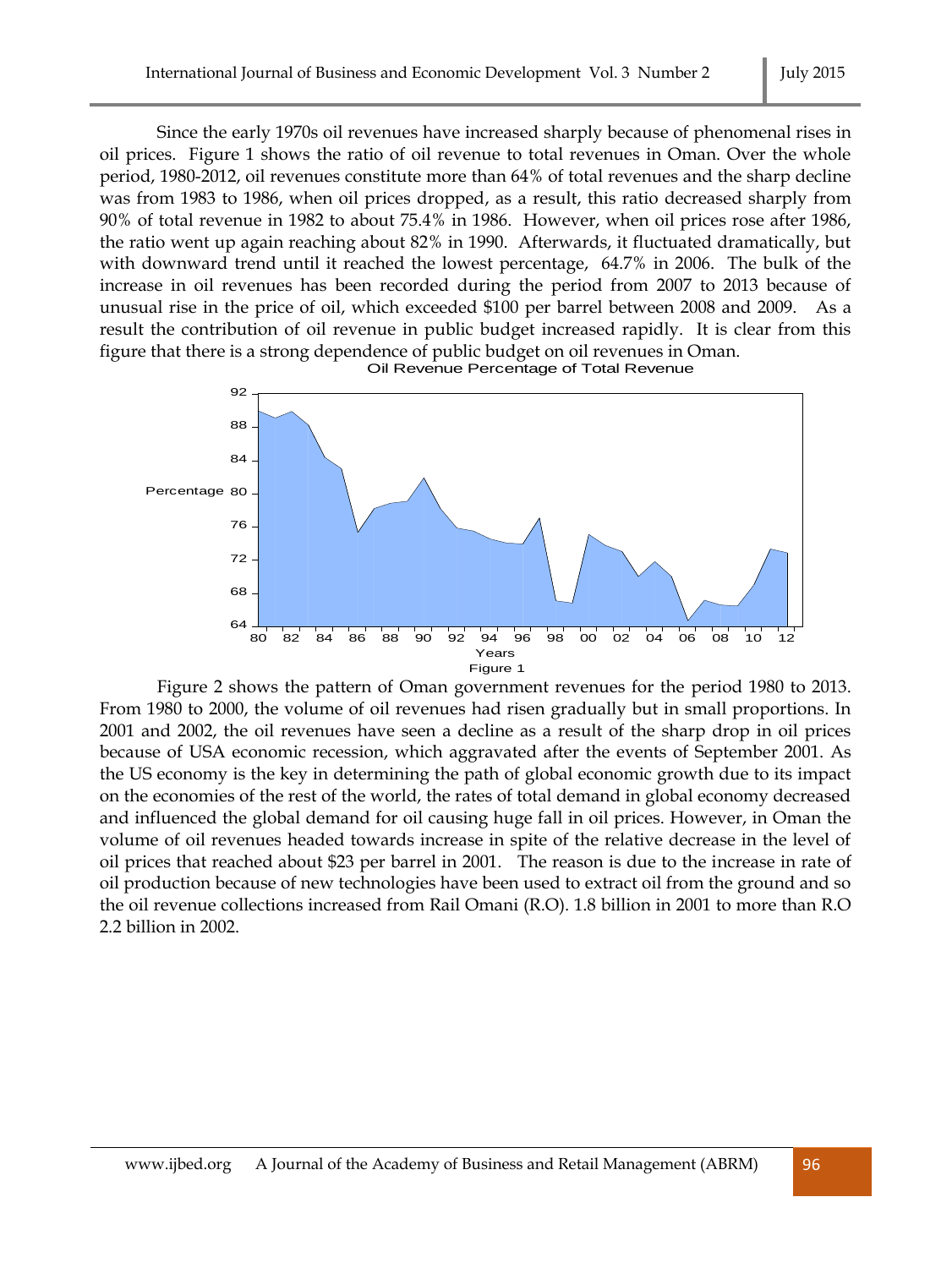

It can be noted from the data presented in Figure 2 that oil revenues have seen a significant increase in size during last decade (2003-2013), rising from R.O. 2.3 billion in 2003 up to R.O.10 billion in 2013, which is a quadruple change during the decade. This increase took place due to the rise in global prices of crude oil from \$27/barrel in 2003 to above \$140 per barrel in 2008, which is the highest level reached. Also accompanied the rise in oil prices is the increase in the quantity produced and continued high global demand for Oil. All these developments created and nurtured huge fiscal policy expansion in Oman.

Figure 2

#### **2.2 Government Expenditure**

In 1970s and 1980s Oman has embarked on modernisation programme that moved the economy into a new phase. This was assisted by revenue derived from the export of oil and the successive rises in prices of oil. This phase necessitated a strong intervention of the state into economic activities, which resulted in high government spending during this period rising from R.O. 46 millions in 1975 to more than R.O. 1.9 billion in 1985. These big government expenditures especially huge public investments raised domestic economic growth rates and created a good number of jobs for Omani youth. Such good economic growth rates push state to continue this approach supported and financed by the oil revenues, which represented the most important source of funding.

The crisis of oil prices in 1986 had a big impact on Omani economy which showed the weakness of Omani economic system, especially regarding access to the financial resources and also revealed the fragility of the country's tax system. Since the beginning of 1990s the government began considering economic reforms in order to change the pattern of economic structure and mitigate the dependency of fiscal policy on oil revenues. However, this situation did not lead to low rates of government spending, but on contrary the volume of public expenditure doubled from R.O. 2.2 billion in 1993 to R.O. 4.2 billion in 2005, owing primarily to significant expansion of services and social welfare provided by the government. During this time and specifically in 1999, rises in oil prices gave a kind of financial comfort to the government. Efforts to exploit alternative revenue sources led to further expansionary fiscal policy in terms of high volume of public spending to support their developments. This Trend clearly expresses the desire of the state to pursue Keynesian fiscal policy to activate the aggregate demand by stimulating major public investment projects. Fiscal policy has contributed significantly to the improvement of some economic indicators, most notably the rate of economic growth, which reached 7% in 2001.

The period from (2005-2013) has seen a clear increase in the size of government expenditure, as a result of the continued high oil prices and increased oil productivity, thus oil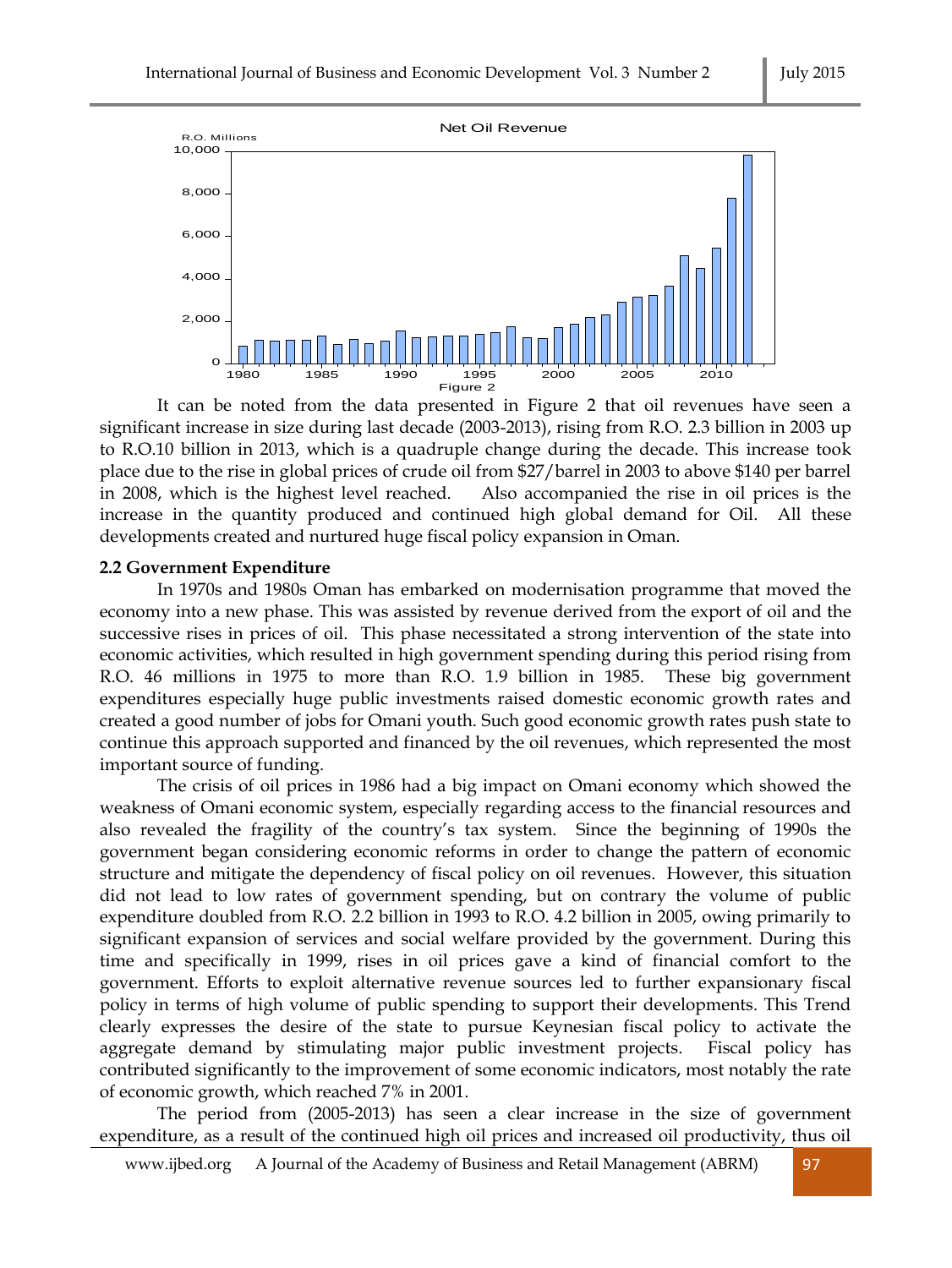revenues jumped from R.O. 4.2 billion in 2005 to about R.O. 7.9 billion in 2010 as shown in Figure 3. Such government spending continues increasing because it is important in the volume of economic activity from the point view of the government officials. From 2010-2013, Government expenditure rose to R.O. 13.5 billion in 2013 as depicted by Figure 3. This increase is due to a rise in recurrent expenditure, especially in the area of wages, salaries and social benefits where government was forced by youth demonstrations during Arab Spring of 2011 to employ large numbers of job seekers in various government sectors. The Actual problem facing the government that most of these expenses are not flexible and cannot be reduced in case of declining oil revenues, which makes it difficult for the government to address.



### **2.3 The Relationship between Real GDP, Government Expenditure and Oil Revenues**

Figure 4 shows the relationship between GDP, the total government expenditure, and the oil revenues of Oman during the period 1980-2013. It is clear that government expenditure rises with rises in oil price, but does not fall when oil prices fall. This can be attributed to inflexibility of recurrent expenditure that does not decrease easily when oil revenues fall because of high social pressure on the government against salary reduction. The other characteristic of Oman public budget is that when oil revenues increase, total expenditures rises at accelerated rates exceeding total revenues. For example, between 1980 and 1985, oil revenues increased by 57%, but government expenditures rose by about 103%, causing budget deficit in 1984 (about 18% of total revenues). Such deficits in oil-exporting country such as Oman create pressure to expand oil production and exports to raise revenues so as to address the budget deficits.

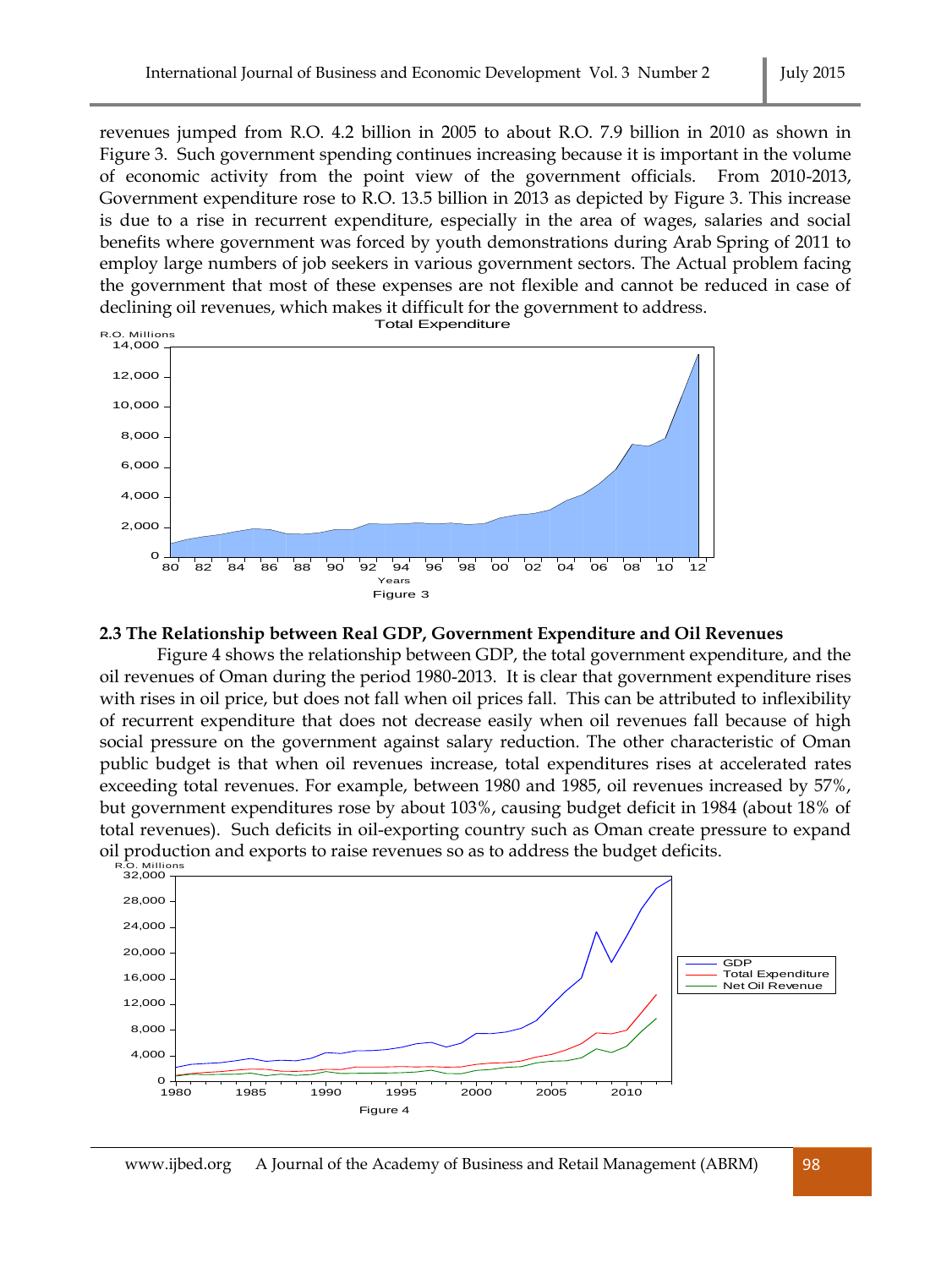Since 1987, oil revenues increased gradually until 2006. Thereafter, oil revenue had raised sharply and by the result the government expenditure and GDP immediately follow oil revenue trend and increased in the same speed until all these three macroeconomic variables reached the peak in 2008. In 2009, all these variables witnessed the same sort of decrease due to the effects of the global financial crisis, which impacted the global demand for oil, causing a decrease in prices. From the 2010, oil revenues returned back to rising trend again dramatically and thus driving both government expenditure and GDP to rise at accelerating rates.

In general, we can deduce from Figure 4 that there have been increases in size of government expenditure over the research period driven by the rises in oil prices and increased in production of oil which is the main financier of the government's budget in Oman. These injections into the economy boost Oman GDP to \$80.57 billion in 2013. Therefore, these three macroeconomic variables appear to have positive correlation. However, this relationship weakens between government spending and revenues when oil revenues declines because some key components of government expenditures are not flexible to decline such as employees' salaries and the result is an asymmetric adjustment.

### **3. Theoretical Background and Previous Empirical Works**

(Frankel, 2012),there is a large body of literature that focuses on the relationship between resource-abundance and economic growth. Simple economic intuition would suggest that an increase in natural resources would have a potential beneficial role in fostering economic development by converted into capital to support future output levels (Rodriguez, 1999). Theoretically, resource abundance can give a "big push" to economy through more investments in health and education programs, construction of roads and modernization of telecommunication systems and so the whole economy benefits of such resource rents Iimi (2007).

However, experience over the last decades reveals that natural resources frustrate economic growth rather than promoting it. The major contribution was by Sachs and Warner (1995), conducting a large cross-country study, argue that there is a negative association between natural resource abundance and growth. Thereafter, literature focuses on such disappointing economic performance of natural-resource-rich countries and thus the phenomenon "resource curse" begin to enter the literature (ie. countries that are rich in natural resources tend to perform badly in terms of economic growth) (Iimi, 2007). Many papers considered the natural recourse curse from different perspectives. Some focus on the negative association between resource abundance and growth-inducing activities others concentrated on stability and quality of the political system and few on government behaviour and its use of these rents.

Emirical evidence seems consistent that an abundance of natural resources may reduce the quality of foreign, social, human and physical capital and so hider economic growth (Gylfason, 2001). Dalmazzo and de Blasio (2003) argue that natural resource income has same characteristics of foreign aid in that both are income-impeding crowding-out logic (Dalmazzo and de Blasio, 2003). The clear difference between them is that aid is often monitored by international agencies with conditions to be utilized for investment projects whereas natural resource rents are unconditional income and so the government misused such windfalls (Papyrakis and Gerlagh, 2006).

The literature suggests different channels through which natural resources could retard economic growth. These channels can be described as crowding out channels, that natural resources crowd out other types of capital which are important for development and therefore it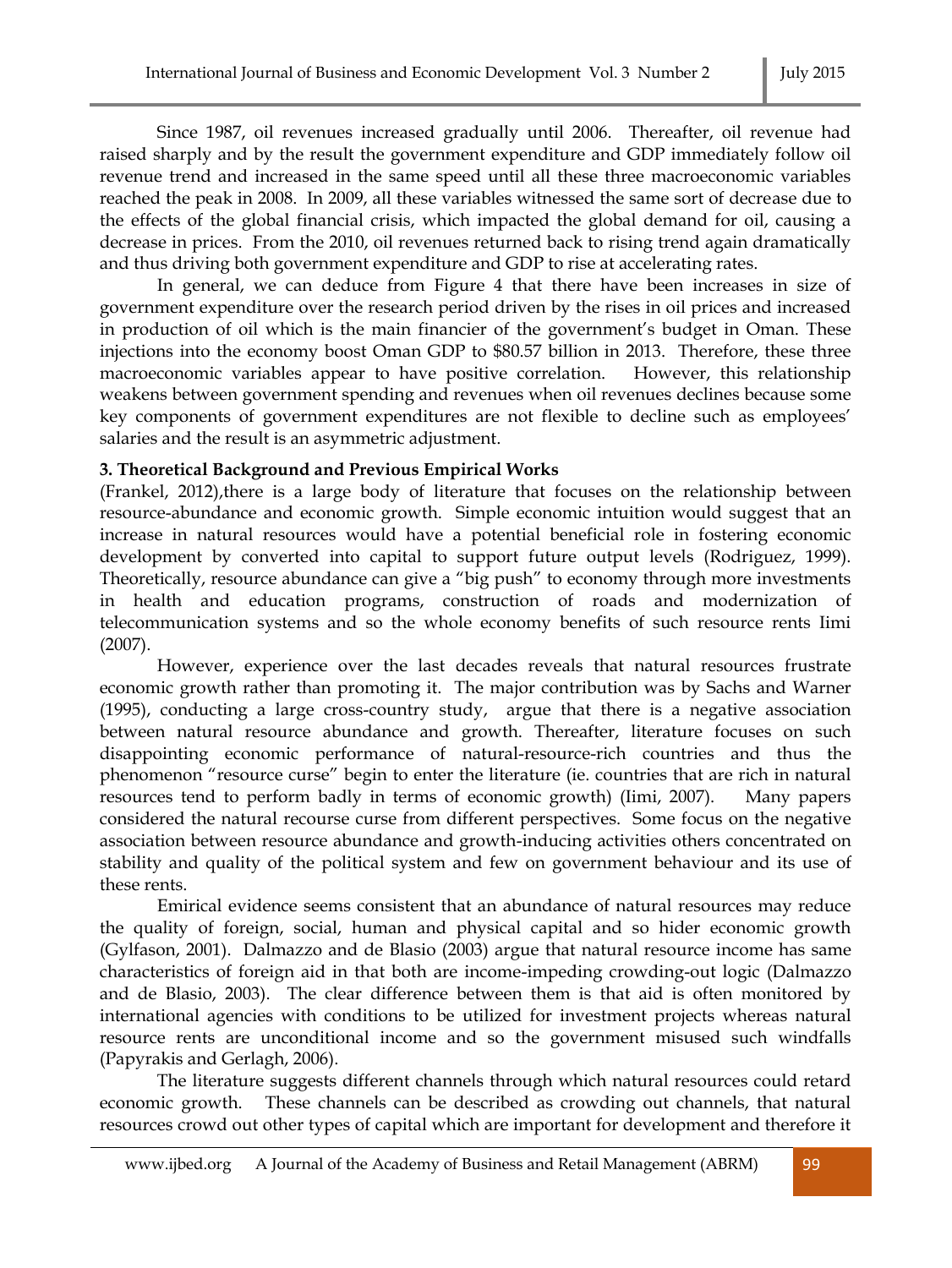retard economic growth (Gylfason, 2001). As argued by Sachs and Warner (2001) that natural resources are not harmful to income per se but tend to affect negatively several incomesupporting activities such as physical capital, human capital, and institutional capital which affect growth. There is no general accepted theory in this literature of natural resource curse, but only possible explanations for the curse of natural resources based on Sachs and Warner (2001) crowding-out logic (Cerny and Filer, 2006). The structure of recent models just state that an abundance of natural resources affect some variables or mechanisms "X" which in turn hamper economic growth. The real challenge for empirical researchers and theorists in this field is to identify these variables and mechanisms that transmit the adverse effect to economic performance (Gylfason, 2001).

The first identified channel is the Dutch disease channel, where exporting of primary commodities leads to appreciation in exchange rate and this in turn leads to a contraction of the tradable sector (Krugman, 1987). Moreover, the natural resource-based industries in richabundance countries usually pay higher wages than other manufacturing industries and thus make it difficult for the latter to make profit leading to reallocation of factors of production from manufacturing towards the booming sector (Corden and Neary, 1982). Since it is the manufacturing sector that is important in increasing return to scale and positive externalities, this shifting away from competitive manufacturing sector would reduce the productivity and profitability of investment and therefore, affects economic growth negatively (Wijnbergen, 1984).

The second channel is the education and human capital. Natural resources reduce investment in skill-labor and high-quality education {Papyrakis, 2006 #25}. Since manufacturing sector contracts as result of resource booms, returns to education and high-skilled labour force which is the main production factor of manufacturing sector decline because of a decrease in demand for such capital. Gylfason (2001) run unrelated regression (SUR) estimates of a system of two equations for 85 countries over the period 1965-1998 and he found that natural resources crowd out human capital, therefore slowing the economic performance of natural-abundant countries. Using a stepwise regressions approach incorporating a wide range of plausible explanatory variables, Kronenberg (2004) examine the impact of natural resource on economic performance of the group of transition countries between 1989 and 1999. He found that basic education was neglected in the rich-resources countries and tertiary enrolment rates declined while they increased in the poor resource countries. These results support the human capital explanation for natural resource curse.

The third channel, investment and physical capital, natural resource abundance reduce the incentives to save and invest and so impede economic growth (Gylfason, 2001). There are various mechanisms that can explain the crowding-out of investment. For example, Natural resources provide a continues stream of future wealth that is less dependent on public saving for future period, so this would decrease the need for savings and investment (Gylfason and Zoega, 2001). Additionally, heavy dependence on natural resources exposes the country to volatility which creates uncertainty for investors in resource-abundance countries {Mikesell, 1997 #15}. Furthermore, governments in most developing countries that are resource-abundant spend their resource rents on public consumption rather than public investment which is more conducive for economic growth (Atkinson, 2003). Gylfason (2001) shows that an increase in natural resources by 25% points goes with a decrease in the investment ratio by 5% points which in turn decrease economic growth by 1% point.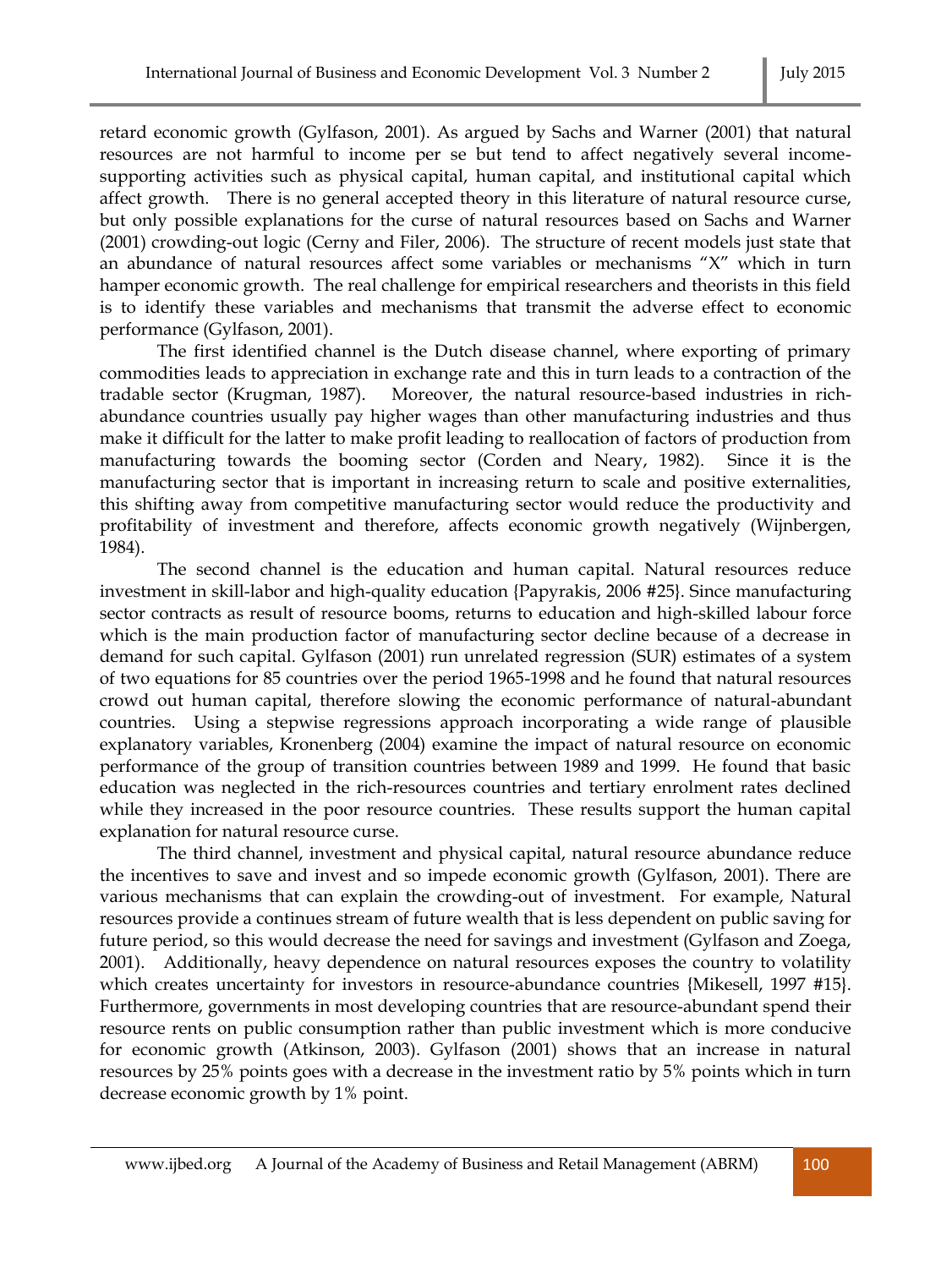Papyrakis (2004) argues that investment channel is the most important channel as it accounts for 41% of indirect negative effect of natural resources on economic growth. Atkinson, (2003) used cross-country regressions for 91 countries over the period 1980-1995 and found that rich-resources countries which have suffered from a resource curse are those where natural resources, public expenditure and macroeconomic policies have led to negative or low genuine savings (saving adjusted for resource depletion).

The fourth channel is the political economy effects. That is governance and public institutions quality. It is argued that natural resource booms in conjunction with ill-defined property rights, which tend to put large amount of resource in hands of state and thus promote rent-seeking competition rather than productive activities. That reduces institutional quality by inducing corruption and rent-seeking behavior. Martin and Subramanian (2003) stated that oil and minerals exert a negative impact on economic growth via their harmful impact on institutional quality. Also abundance of resources with lax legal structures may lead to the emergence of powerful interest groups that attempt to influence politicians to adopt policies that may not be beneficial to the general public (Mauro, 1998). Furthermore, natural resource rents may induce economic agents to bribe the administration to gain benefits of them (Ascher, 1999). In this corruption environment, natural resource can be seen as seeds of conflict among citizens, politicians, local developers and local tribes (Iimi, 2007). Robinson et al. (2006) claim that countries that are most possibly getting benefits of natural resources are those that have good institutions, but those that do not are more probably to be exposed to resource curse. Hence institutions are very important in mitigating the resource curse.

The fifth channel is the oil price volatility and its impact on public revenue. Indeed, oil price fluctuation is really one of the most challenges facing oil exporting countries. Such volatility puts the economy under the risk of exogenous fluctuations which hampers planning, increase inflation, boost deficits, raise debt and lead to exchange rate appreciation. These fluctuations reflect their impact on economic policies and therefore the high correlation with oil is added to instability and uncertainty in the global oil markets, making these economies vulnerable to shocks in oil prices. Van der Ploeg (2009) presents cross-country estimates on the effect of volatility in oil prices on economic growth and he shows that the resource curse is foremost a problem of volatility. He concludes that the key determinant of volatility of growth in income per capita of resource-abundant countries is fluctuations in commodity prices.

Ramey and Ramey (1995) found that countries with large volatility of economic growth tend to have lower economic growth in average. Blatman, Hwang and Willianson (2007) use a panel database for 35 countries to examine the impact of terms of trade volatility and secular change on country performance for the period 1870-1939 and they found that countries that specialized in commodities with high price volatility have more fluctuations in their terms of trade, less foreign investment and have lower economic growth than countries specialised in more stable prices and industrial leaders. However oil price impact is not the same among all countries. The impact depends on the country's institutional structures, sectoral compositions and its economic development (Farzanegan, 2009).

The reading of the historical relationship between oil price fluctuations and macroeconomic variables highlight the impact of such shocks on the producing and consuming countries alike, but the size of such effect varies from one country to another and from one period to another. The most important studies in this regard, which include Darby, 1982; Hamilton, 1983; and Burbdge & Harrison, 1984) find statistically significant evidence of the relationship between oil prices and aggregate economic performance in developed countries.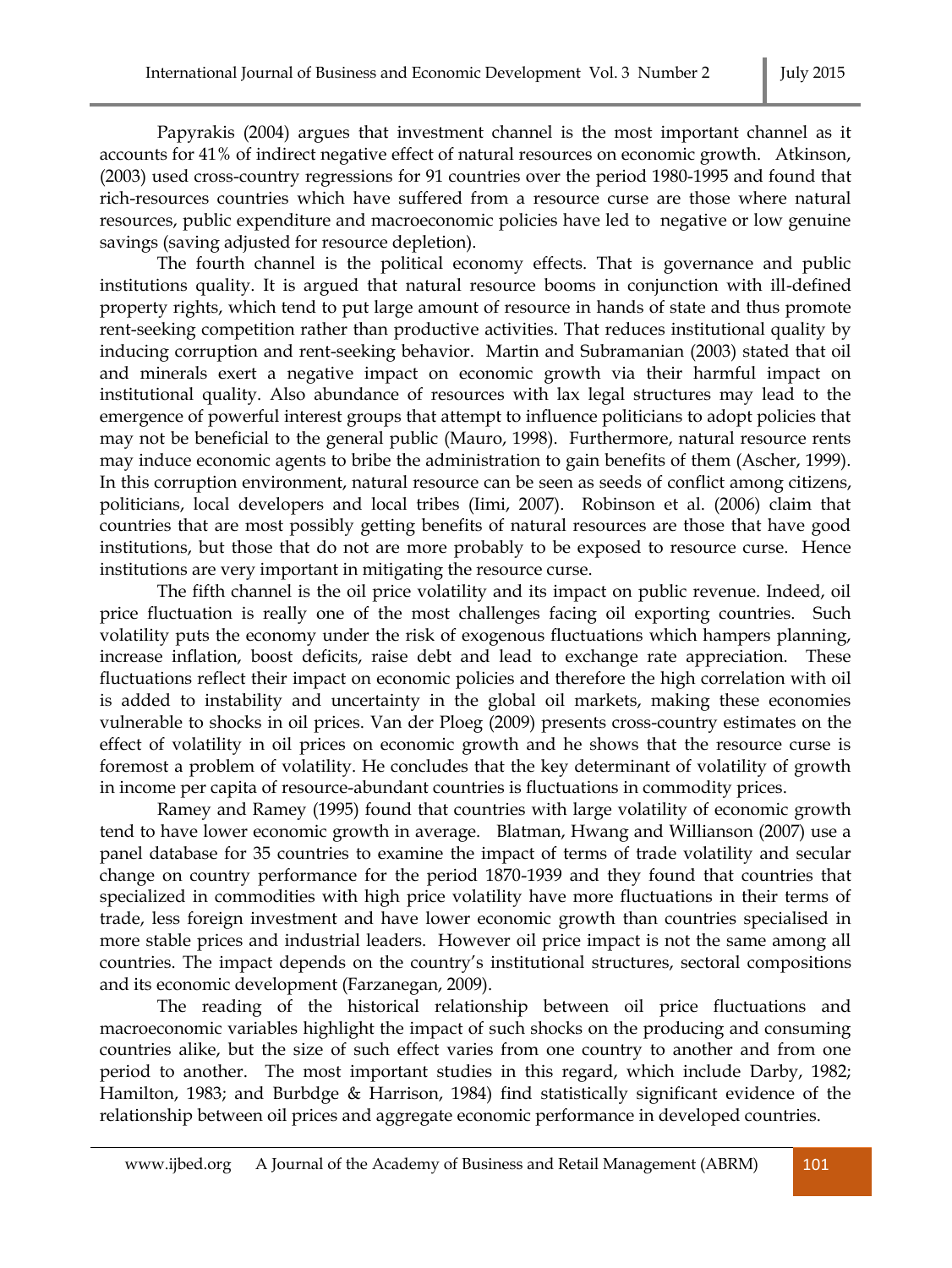Although there are plenty of studies that tested the relationship between oil price and macroeconomic aggregates, but most of these studies are for developed countries (Emami, 2012). Such studies of oil-importing countries have shown that oil price shock affect industrial production negatively. These studies include among others, Hamilton (1983), Burbridge and Harrison (1984), Gisser and Goodwin (1986), Hamilton (1988), Morry (1993), Lee et al. (1995), Hooker (1996), Rotmberg and Woodford (1996), Huang et al. (2005) and Schmidt and Zimmermann (2007). Nevertheless, most of these studies pointed to the fact that the strength of relationship of oil-economy nexus has not been stable for these economies over time. It is clear that oil price fluctuation effect on developed economies become weaker during the eighties (Farzanegan and Markwardt, 2009).

Recently, several empirical studies have been published on developing oil producing countries. An oil boom, according to Mehrara (2008), would release foreign exchange constraints and so stimulating economic performance for oil-exporting countries from both supply and demand sides. Furthermore, the government would follow expansionary fiscal policy and would use such money to finance its development and infrastructure which will induce investment, consumption and economic growth (Emami, 2012). However, such positive effect could be weakened by real exchange rate appreciation which leads to the contraction of tradable sectors and so the country will be under the risk of Dutch disease. In addition, when oil prices decrease, governments are not able to adjust its current spending immediately. This will lead to budget deficits which are one of critical issue for most developing countries [\(Farzanegan, 2011\)](http://www.sciencedirect.com/science/article/pii/S0264999313002617#bb0115).

Eltony (2001) use a vector Autoregressive model (VAR) and (VECM) models to examine the impact of oil price volatility on seven macroeconomic variables for Kuwait. They found evidence that oil price shocks affect the key macroeconomic variables in Kuwait and the causality running from oil prices and oil revenue to government current and development expenditure; which are key drivers of Kuwait economy. Tijerina-Guajado and Pagan (2003) examine the intertemporal relationship between government spending, oil duties, taxes, and GDP for Mexico over the period 1981-1998 using VAR, they found a substitution effect between tax revenues and oil duties and tax revenues are not capable to absorb temporary decline in oil duties.

Ayadi (2005) examine the effects of oil price shocks on some macroeconomic variables in Nigeria for the period 1980-2004; using VAR model and he found that oil price affect industrial production indirectly, but such relationship is not statically significant and he concludes that oil prices does not necessarily lead to increase in industrial production. These finding were supported by another study by Lwayemi and Fowowe (2011). They employ Granger-causality tests, impulse response functions, and variance decomposition for the same country, Nigeria, and they found that positive oil price shocks have not caused government expenditure, inflation, real exchange rate and output. Their results suggest the existence of asymmetric effects of oil price shocks.

Jbir and Zouari-Ghorbel (2009) employ VAR, to study oil prices and macroeconomic relationship (used 5 macroeconomic variables: oil prices, government spending, inflation, real exchange rate and industrial production). They analysed the role of subsidy policy in Tunisia for the period 1993 Q1 to 2007 Q3. Their results show that oil price shocks have only indirect effect on economic activity and the most important channel by which the impact transmitted is government expenditure.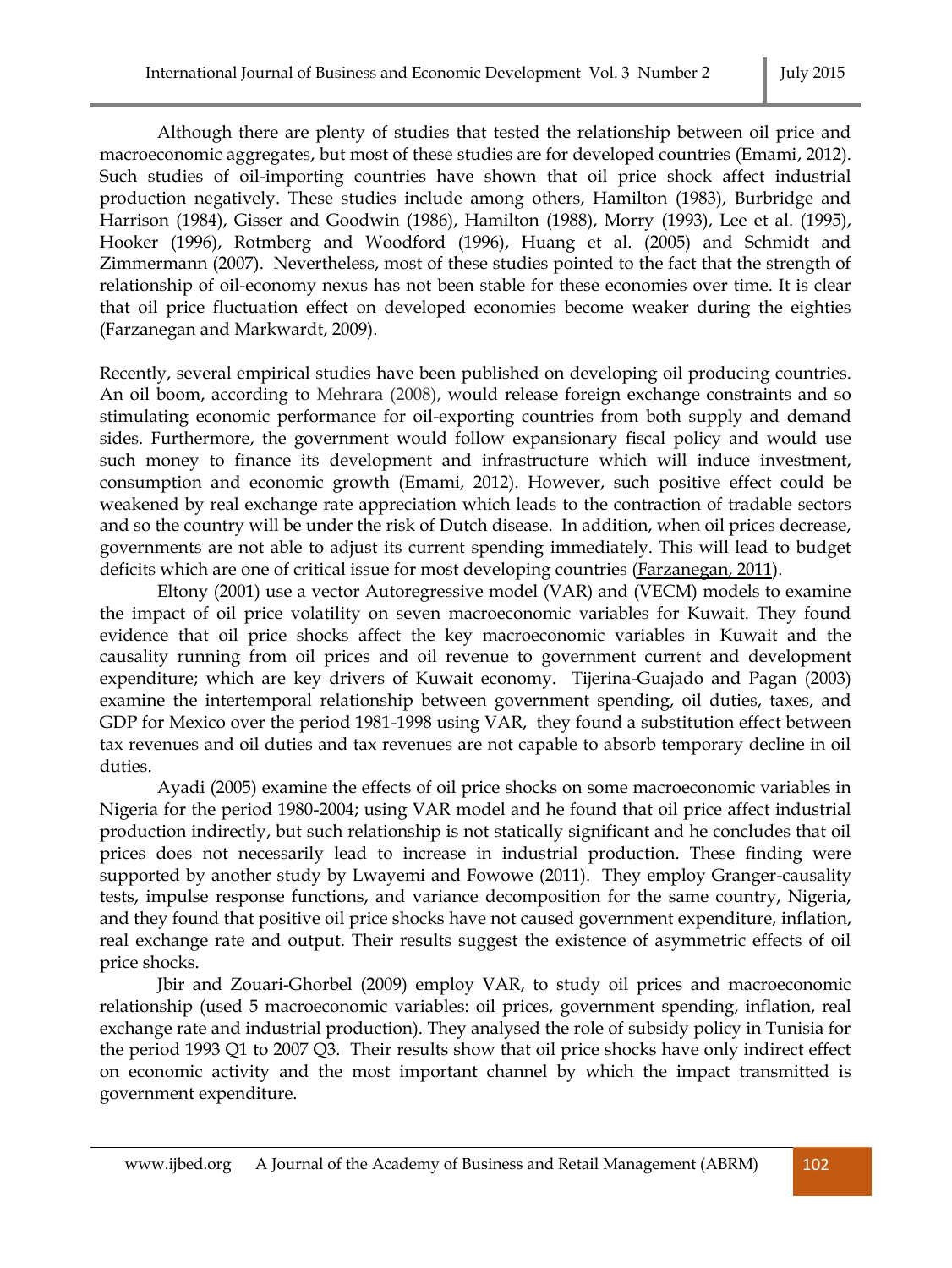Some papers emphasis on differences in responses of macroeconomic activities to oil shock effects when they are either positive or negative. Symmetry responses of oil prices shocks means that the reaction of output to a positive oil price shock is exactly same as negative one, whereas asymmetry implies that the response of economy to a positive oil price shock is not equal to negative influence. Farzanegan (2009) study the asymmetric effects of oil price shocks on Iranian economy for quarterly data 1975-2006 and using VAR of 6 variables (oil prices, inflation, government expenditure, real effective exchange rate, industrial production, imports). He found strong positive relationship between increasing oil prices and industrial production and both positive and negative oil prices shocks significantly increase inflation. Mehrara (2008) explores non-linear relationship between oil revenues and industrial production for 13 oil exporting countries. He applied a dynamic panel model and two measures of oil shocks. He found that the relationship between output and oil revenues is non-linear and so the GDP responds to oil shocks in an asymmetric way. The results suggest that the magnitude of response of decreasing oil revenue is negative and more influential than positive oil shocks which have limited role in inducing economic growth. The Middle East and North Africa

Berument, Ceylan and Dogan (2010) study the effects of oil price shocks on output growth (proxied by industrial production) for a selected the Middle East and North Africa (MENA) countries, including Oman. They use several VAR models for the period 1960 to 2003. Their results show that the impact of oil price on GDP of Iraq, Algeria, Kuwait, Oman, Jordan, Syria, Qatar, UAE and Tunisia are significantly positive, but not significant for other countries in their dataset. I extend this analysis by using more data, using a higher dimension VAR models and considering other key macroeconomic variables such as government expenditure, government revenue.

Bouchaout and Al-Zeaud (2012) used a Vector Error Correction Model (VECM) and Variance Decomposition analysis (VD) to explore the effect of oil price volatility on Algerian economy during the period 1980-2011. Their results reveal that oil prices changes have a very limited impact on most macroeconomic variables in short run except a positive effect on inflation and negative influence on real exchange rate. However, in the long run oil prices changes have positively affected real GDP and inflation and have a negative effect on unemployment and real effective exchange rate. Ito (2008) investigated impact of oil prices and monetary shocks on the levels of inflation, interest rate and real gross domestic product (GDP) for Russia during the period 1995:Q3-2007:Q4, using the co-integrated VAR model. The results show that an oil price increase has a positive effect on real GDP and inflation and this shock effects are greater than monetary shock for Russia.

The channels by which oil prices may affect economic performance have not been systematically documented, but several studies have argued that variations in the fiscal behaviour, which in turn reflects changes in oil price driven fiscal revenue have exacerbated output cycles (Erbil 2011). Therefore, some recent researchers argue that fiscal policy (sixth Channel) and its procyclicality is one of the main channels of natural resource curse. Bleaney and Halland (2009) investigated fiscal policy volatility channel by entering primary product exports and volatility together in a growth regression and run the model for 75 countries over the period 1980-2004. They found that the volatility of government consumption is explained by natural resource exports and greater fiscal volatility acts as a transmission mechanism for the resource curse.

There are many studies in this area show that developing countries are the ones suffering most from fiscal policy pro-cyclicality which have detrimental implications for their economies.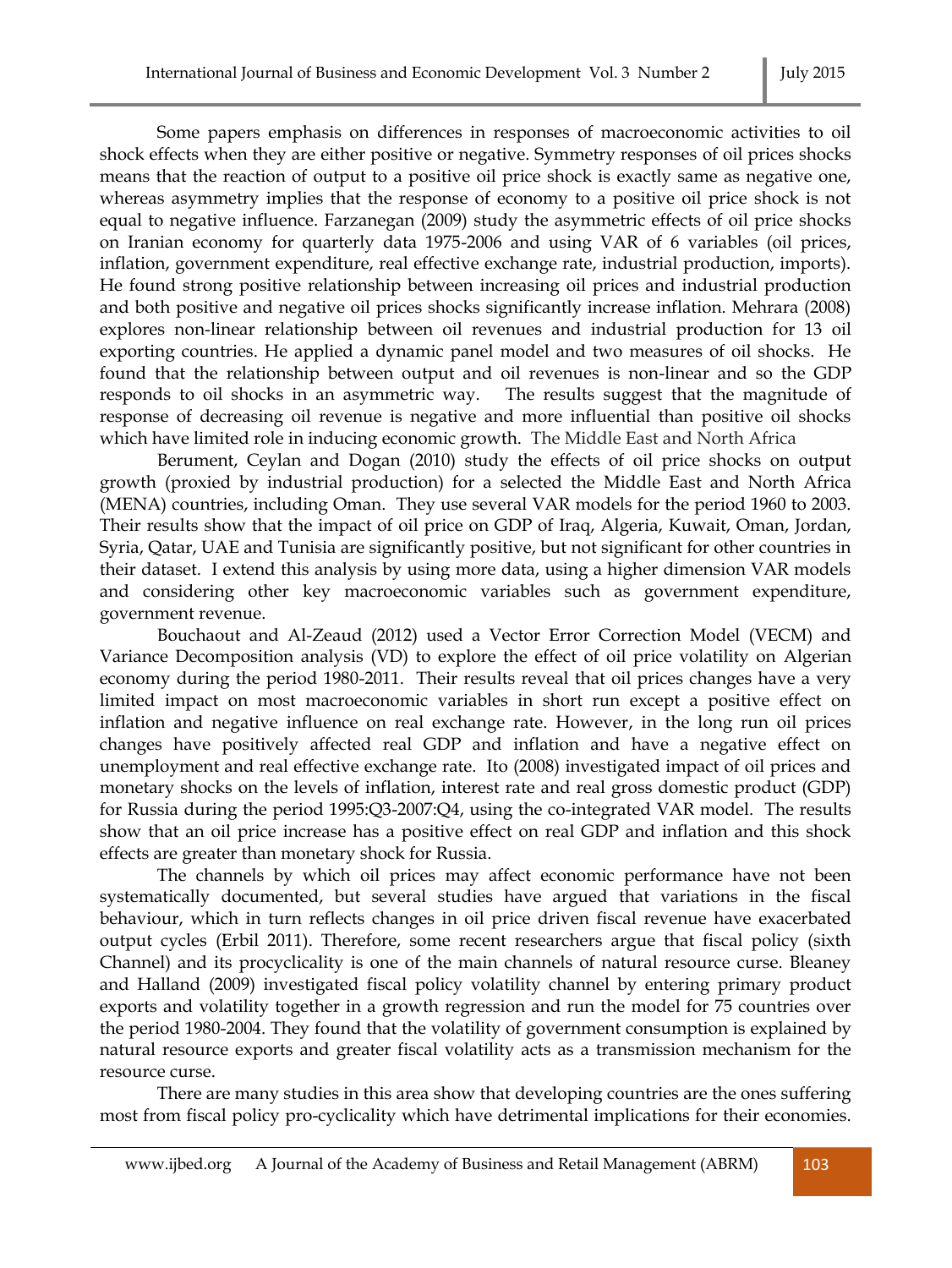Michael and Perotti (1997) were the first economists to discover the existence of fiscal policy procyclicality in the countries of Latin America, as they proved that fiscal policy tends to be expansionary in good times while it is contractionary in bad times. Talvin and Vegh (2000) stated in their study that fiscal policy pro-cyclicality is the norm in most developing countries in their path for economic development, and found that the coefficient of positive correlation between the components of public spending and GDP for a sample of 36 developing countries is about 0.53 on average. For industrialized countries (G7 countries), it was found on average the correlation coefficient is not significant which means that the pro-cyclicality of fiscal policy in these countries does not exist.

Mpatswe, et al. (2011) examine fiscal cyclicality in six African countries during 1980-2008 using equations with the lagged values of explanatory variables as proxies for the long-run values and run the regression in their first differences. Their results show that total public expenditure is strongly pro-cyclical and although the cyclicality coefficients vary from one country to another the public investment is the most pro-cyclical component, which overreacts to economic growth with elasticity of more than a unity.

With regard to oil-exporting countries, mostly the policy of public spending linked to oil revenue which accounts for a substantial part of public budget. Therefore, the response of fiscal policy to rising oil prices is expansionary and when the prices fall the government cut the expenditure, and in this context, the role of fiscal policy provides a channel through which the fluctuations in the oil prices or oil revenue transmitted to the rest of the economy. Hence, as it is argued from the Keynesian theories that a reduction in public expenditure causes a fall in total demand, consumption, investment which will adversely affect economic growth. On the other hand, when oil prices increase, public spending, investment and economic growth will rise as a result of that spending effect multiplier.

Erbil (2011) examines the cyclicality of fiscal policy in 28 oil-exporting countries during the period 1990-2009, using pooled OLS regression, Diff-GMM and Sys-GMM methods and found that all fiscal variables are strongly pro-cyclical in the full sample, but results are not the same across income groups. The results show that government expenditure is pro-cyclical in low and middle-income countries, while it is countercyclical in the high-income countries. Husain et al. (2008) assess the impact of oil price shocks on non-oil economic cycle in 10 oil-rich countries, including Oman over the period 1990-2007. The obtained results from a panel VAR show that in countries where the oil sector is dominant, oil price changes affect the economic cycles through the fiscal policy channel.

In their examination of the behaviour of government expenditure during boom-bust in commodity price cycles of 32 oil-rich countries over the period 1992-2009, Arezki and Ismail (2013) found that current spending downwardly rigid, but increase in good times, whilst capital spending behaviour is just opposite to that. In the same line, Pieschancon (2009) used a vector autoregrsssive (VAR) model to assess the impact of oil prices on government revenue, government purchases, tradable and non-tradable output, transfers, private consumption and the real exchange rate for Norway and Mexico over the period 1980-2006. He found that fiscal policy is the most responsive policy to oil prices and argue that is the main transmission channel through which it determines the degree of exposure of the economy to oil price volatility.

The role of the government as well as reallocation process in the economy caused by the fiscal policy is taken into consideration by Cologni and Manera (2011). They address the effects of oil shocks and the expansionary fiscal policy on the business cycle of GCC countries (Oman, Kuwait, Bahrain, Saudi Arabia, UAE and Qatar) by using the real business cycle model. Results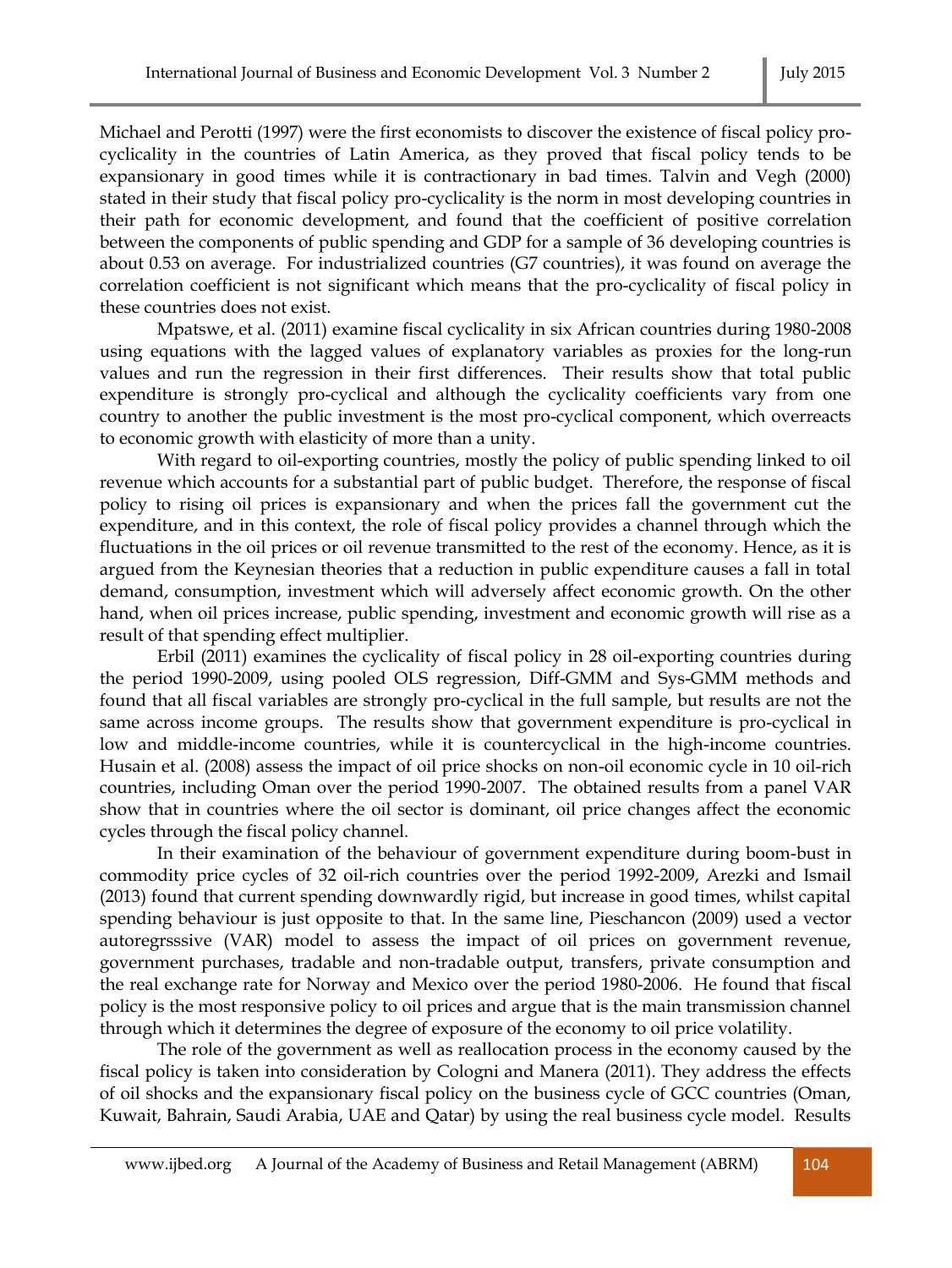revealed that the negative impact of oil shocks on private output, capital and employment can be more than offset by the positive effects of oil shocks on government revenue and expenditure which cause a shift of productive factors from private sector to public sector and so government employment and output both expand causing a boost in the total output

The causality and long-run relationship between government revenue and government expenditure in oil-exporting countries are also documented in the literature. Petanlar and Sadeghi (2012) used panel VAR framework to assess such relationship for 15 oil-exporting countries for 2000-2009. The analysis shows that a 1% increase in oil revenue induces an increase of public expenditure of 1.16%. . Fasano and Wang (2002) examine the direction of causality between total revenue and total government spending for GCC countries including Oman, over the period1980-2000, using a cointegration and error-correction models. The results show that increase in revenue causes an increase in government expenditure in the first period for all GCC countries which means that government expenditure is pro-cyclical to changes in oil revenue.

This paper will focus on the sixth channel: the effect of oil revenues on economic growth and the mechanisms through which that effect can be transmitted to economic growth through government expenditure. I will use time-series analysis to examine how oil revenues affect economic growth both directly and indirectly through fiscal policy channel. Most literature in this area uses cross-country growth regressions, but as shown in the literature there is some case studies. In contrast with existing cross-country growth regression, using of time series cointegration technique and Granger causality models to examine the causal chain linking oil windfalls to economic performance through fiscal policy channel for specific case study (Oman) would add some contribution to this literature. This paper therefore is an attempt to empirically examine oil revenue changes and fiscal policy through government spending on the Omani economy.

# **4. The Data and Research Methodology**

# **4.1 Details about the Variables**

Three macroeconomic variables are used to analyse the dynamic relationship between oil revenues, government expenditure and GDP for Oman. The variables are REV = Real Oil Revenues, EXP = Real Total Government Expenditure and GDP = Real Gross Domestic Product (GDP).

The time period of the study is from 1980 to 2013. Oil revenues, total government expenditures, and GDP are the main variables in this study. Data are sourced from National Statistical Hand Book of Omani economy released by National Centre for Statistics and Information.

# **4.2 The Research Methodology**

The objective of this paper is to investigate the dynamics of the relationship between oil revenue, government expenditure and economic growth in Oman using the annual data for the period 1980 to 2013. In this study, the variables are real oil revenue (OilR), real government expenditure (RGE) and real GDP (RGDP). All the variables are taken in their natural logarithms to avoid heteoscedasticity. There is a large number of macroeconomic variables which affects economic growth and may equally be considered, beside oil revenue and government expenditure. Including such variables into the specification increase the fit of the model, but would decrease the degree of freedom. For this reason the model is restricted to only these three interested variables.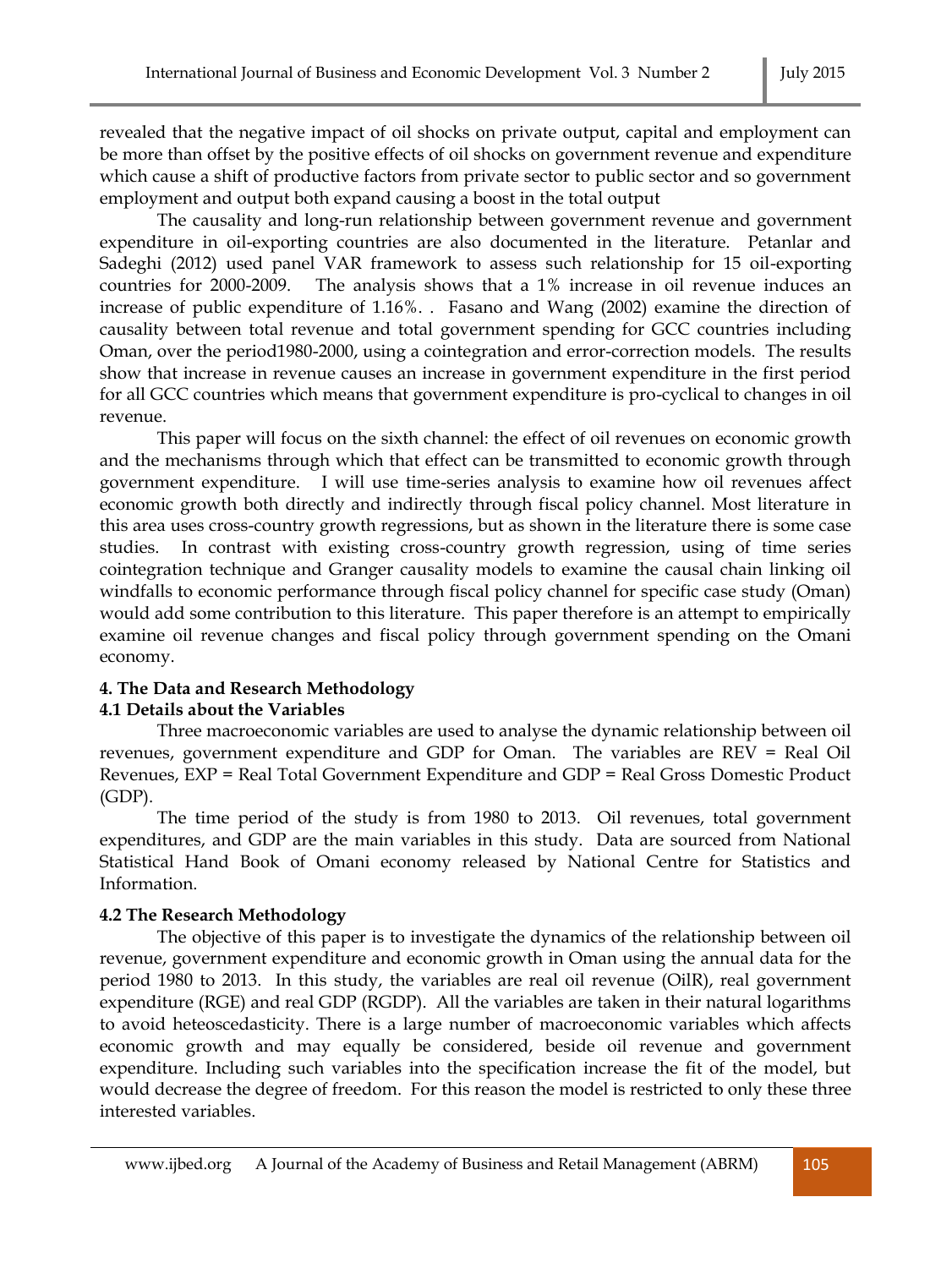To reach the purpose of this study some econometrics techniques are employed in this study such as cointegration and error correction technique. Moreover, some useful tools on these techniques such as impulse response functions and variance decomposition are used to examine the dynamic effects of oil revenue shocks on the Omani macroeconomy. The entire estimation consists of three steps: first, unit root test, second, cointegration test, third, the error correction models used.

#### **4.2.1 Unite Root Test**

As a first step we check the stationarity properties of the used variables. The order of integration for each variable is determined using Augmented Dickey- Fuller (1979) and Philips and Perron (1988) tests. Augmented Dickey-Fuller (ADF) unite root tests consists of running a regression of the first difference of series against the series of lagged once, lagged difference terms and optionally, a constant a time trend as following:

The investigation of non-stationarity properties of time series is the basic test in empirical investigation in order to avoid spurious results. There are a number of alternative tests of time series properties. In this paper Augmented Dickey-Fuller (ADF) test is used to check the order of integration of variables in our data set. The Augmented Dickey-Fuller (ADF) test is designed to distinguish between stationary either about mean or trend and non-stationary processes (LIoyd and Rayner; 1993). A series Хt is said to be integrated of order d denoted by Хt~I(d) if it becomes stationary after differencing d times and thus Хt contains d unit roots (LIoyd and Rayner; 1993). The general form of the Dickey and Fuller test can be written as follows:

$$
\Delta Y_t = \alpha_0 + \alpha_1 Y_{t-1} + \sum_{j=1}^p \beta_j \Delta Y_{1-j} + \varepsilon_t
$$
\n(1)

The null hypothesis here is that the investigated variable has a unit root. So if the null hypothesis of  $\alpha_1$  =0 is not rejected, it can be said that the series is non-stationary with a unit root. But if it is rejected which means then *Х t* is stationary and integrated of order *I (0).*

#### **4.2.2 Cointegration Test**

After establishing that interested variables include unit root and they are integrated of the same order one,  $I(1)$ , the next step is to check whether there is any long-run relationship among them. Johansen's (1988) approach is applied to allow us to test for the presence of multiple cointegration relationships, r, in a single-step procedure. Here we want to determine if oil revenue, total government expenditure and GDP are co-integrated. Cointegration explains how a set of economic variables behaves in the long-run equilibrium. "If several variables integrated, then they may drift apart in the short-run. But in the long-run, economic forces will draw them back to their equilibrium relationship'' (Yuk 2005, pp. 11).

In general, a set of variables is said to be cointegrated if a linear combination of the individual variables is stationary. So if *X<sup>t</sup>* and *Y<sup>t</sup>* are both non-stationary and integrated of order 1 and if residuals (et) of cointegration regression are stationary [i.e., I(0)], then we can say that *X<sup>t</sup>* and  $Y_t$  are cointegrated. Pesaran and Pesaran (1997) argued that Engle-Granger cointegration test is inefficient and can lead to contradictory results, but Inder (1993) mentions that it is good regression for modelling long-run equilibrium relationship. Holden and Thomson (1992) argue that this approach is efficient because it reduces the problem of multicollinearity. Indeed, most researchers that used bivariate system prefer to use Engle-Granger two steps approach.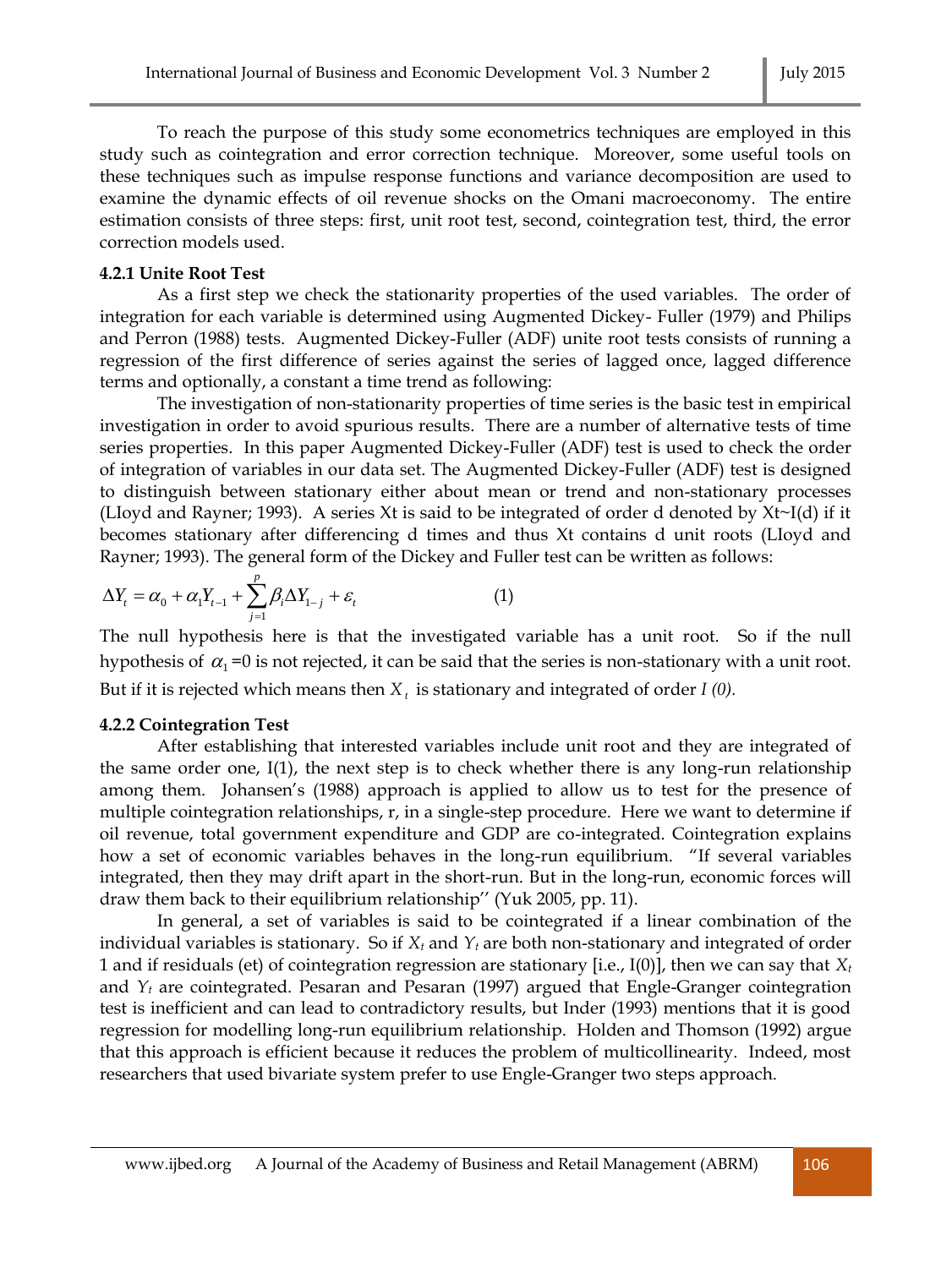The long run relationships between Oil revenue, government expenditures and Gross domestic product (GDP) are estimated by ordinary least square (OLS) (i.e., cointegrating regression) as following:

 $\ln GDPt = \alpha + \beta \ln OILRt + \beta 2InGEt + \varepsilon$ <sub>t</sub> (2)

Where GDPt is real GDP, OILRt is real oil revenue, and GEt is real total government expenditure. Equation (2) presents an estimation of the long-run relation between total government expenditure, Oil Revenue and gross domestic product (GDP) all are in natural log and real terms.

### **4.2.3 Error Correction Model (ECM)**

After cointegration is confirmed between variables, then the third step is developing a class of models that embodies the notion of correction. This term is known as the error correction term since the deviation from long-run equilibrium is corrected gradually through a series of short-run adjustments. The whole system is referred to as Error Correction Model (ECM) and it is used to allow for short-run adjustment dynamics and indicate the speed of such adjustment to the long-run equilibrium state. In general, an ECM derived from the Johansen test can be expressed as follows:

$$
\Delta x_{t} = \mu_{x} + \alpha_{x} E C T_{t=1} + \sum_{k=1}^{p} \beta_{x x, k} \Delta x_{t-k} + \sum_{k=1}^{p} \beta_{x y, k} \Delta y_{t-k} + \sum_{k=1}^{p} \beta_{x z, k} \Delta z_{t} + \varepsilon_{x t}
$$

$$
\Delta z_{t} = \mu_{z x} + \alpha_{x z} E C T_{t=1} + \sum_{k=1}^{p} \beta_{z x, k} \Delta x_{t-k} + \sum_{k=1}^{p} \beta_{z y, k} \Delta y_{t-k} + \sum_{k=1}^{p} \beta_{z z, k} \Delta z_{t} + \varepsilon_{z t}
$$

$$
\Delta y_{t} = \mu_{y} + \alpha_{x} E C T_{t=1} + \sum_{k=1}^{p} \beta_{y x, k} \Delta x_{t-k} + \sum_{k=1}^{p} \beta_{y y, k} \Delta y_{t-k} + \sum_{k=1}^{p} \beta_{y z, k} \Delta z_{t} + \varepsilon_{y t}
$$

where  $\text{ECT}_{t=1}$  is the error correction term lagged one period,  $\alpha$  is the short-run coefficient of the error correction term (-1< α<0), *X, Z, and Y are* the three endogenous variables in the system; and  $\beta_{i j, k}$  describes the effect of the *k*th lagged value of variable *j* on the current value of variable *i*; *i*,  $j=x,y,z$ . The  $\varepsilon_{it}$  are mutually uncorrelated white noise residuals.

The error correction term represent the long-run relationship. A negative and significant one indicates the presence of long-run relationship. However, the coefficients of lagged explanatory variables indicate a short-run causality relationship between the examined variables.

### **4.2.4 Impulse Response Functions (IRF)**

Because we are interested on checking the dynamic effects of oil revenue shocks on government expenditure and economic growth, IRF are the most appropriate tool to use for such purpose. Through IRF we can observe the effect and statistical significance of these variables responses to one standard deviation increase in oil revenue shock.

### **4.2.5 Variance decomposition analysis**

The relative importance of oil revenues shocks in changes of other variables in the VAR system can be traced by using the variance decomposition analysis. It shows the percentage of change in a specific variable in connection with its own shock against the shocks to the remaining variables in the system. The whole system is studied by examining the variance decomposition of the system. The higher the share of explanation of error variance, the more important the variable compared to other variables in the system. The Choleski decomposition method is used to construct the variance decompositions.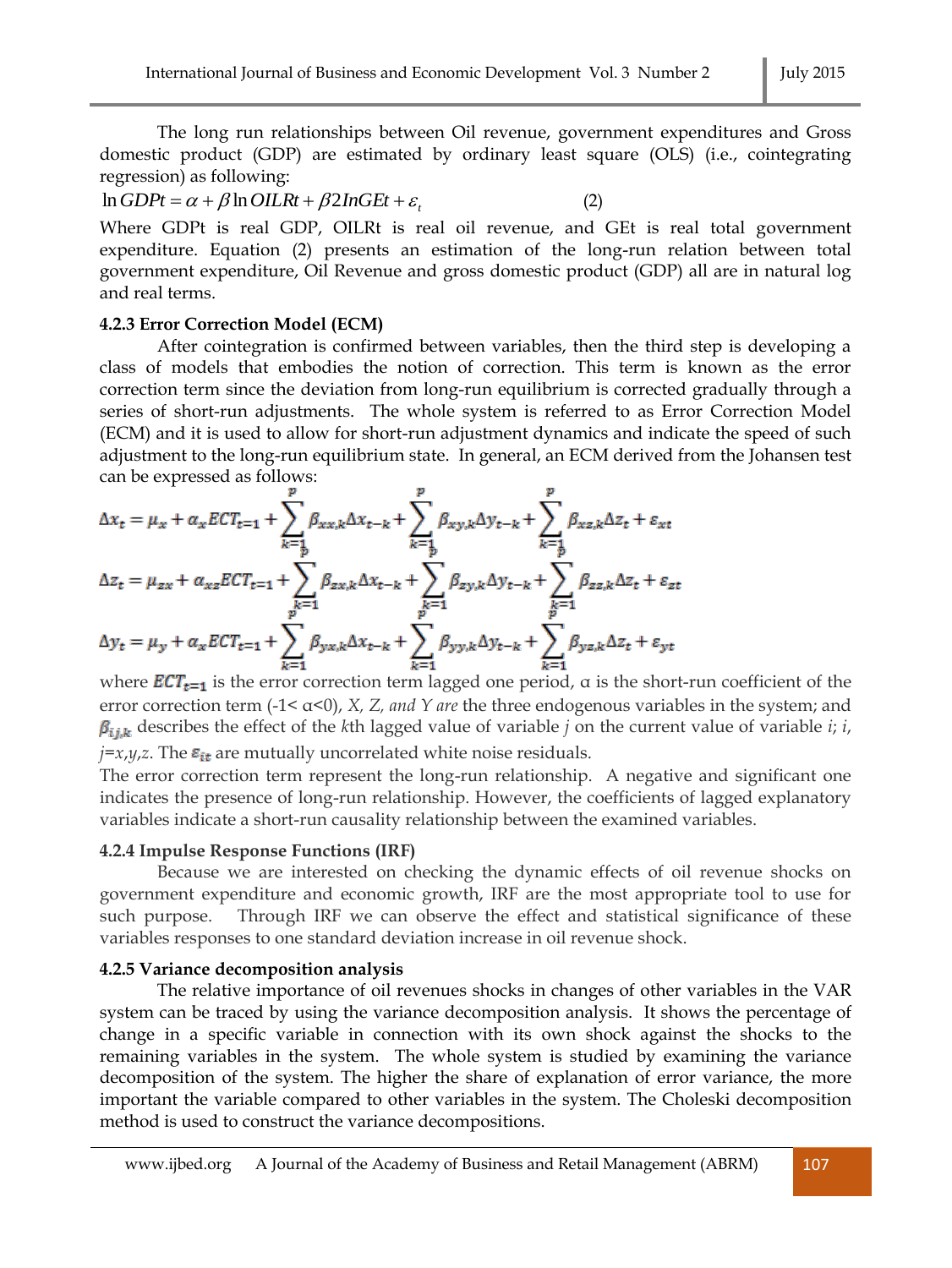# **5. Discussion of the Estimated Results**

# **5.1 Unit Root Tests Results**

It is essential to determine the level of the integration of the variables so as to determine whether it is appropriate to conduct the Johansen cointegration. The test requires all the variables should be non-stationary and should belong to the same level of order of integration. Augmented Dickey Fuller, ADF and the Philips-Perron, PP tests were used for that purpose. Table 1 reports the results for ADF and PP test for the level of integration of the variables. It is evident from the results that all the variables are non-stationary *I(1)* on levels and stationary *I(0)* on first difference. Therefore, it is appropriate to use the Johansen cointegration test in order to explore the long-run relationship between these macroeconomic variables.

| Table 1                                    |              |               |               |             |
|--------------------------------------------|--------------|---------------|---------------|-------------|
| <b>Unit Root Tests</b>                     |              |               |               |             |
| <b>ADF</b> Test                            |              |               |               |             |
| <b>Variables</b>                           | <b>LRGDP</b> | <b>LRGREV</b> | <b>LRGEXP</b> | <b>LROP</b> |
| Levels                                     | 6.302        | $-0.504$      | $-1.858$      | $-1.501$    |
| <b>First Difference</b>                    | $-4.124**$   | $-6.510**$    | $-5.372**$    | $-6.520**$  |
| <b>Philips-Perron Test</b>                 |              |               |               |             |
| Levels                                     | $-2.416$     | $-0.437$      | $-1.845$      | $-1.505$    |
| <b>First Difference</b>                    | $-4.097**$   | $-6.568**$    | $-5.372**$    | $-6.489**$  |
| ** Signifies rejection at the 0.005 level. |              |               |               |             |

# **5.2 Johansen Cointegration Results**

The Johansen cointegration tests, discussed in Section 4.2.2, are carried out on the macroeconomic variables in the model specified in equation 2. In addition, real oil prices, ROP, were used in place of the real oil revenue variable. The results for the two models are reported in Table 2. Both the Trace and the Max-Engen Statistics for the two estimated models show that the null of no cointegration among the variables is rejected in favour of the alternative.

Table 2 reports the results for the long-run equilibrium relationship between the variables. The estimated coefficients for the real oil revenues and the real government expenditure (LRGREV and LGEXP) are correctly signed and statistically significant at 5% level. Both variables depict positive relationship with GDP which are 0.672 and 0.872 respectively. This is consistent with Hamdi and Sabia (2013) findings for Bahrainan economy, which is an oilexporter. Theoretically, for oil-importing countries, a negative sign is expected as recorded for New Zealand by Grounder and Barleet(2007) and Japan by Jin (2008).

| Table 2<br><b>Johansen Cointegration Test Results</b> |                 |           |  |  |
|-------------------------------------------------------|-----------------|-----------|--|--|
| Model 1: RGDP, RGREV, RGEXP                           |                 |           |  |  |
| Hypothesised No. of CE(s)                             | Trace Statistic | Max-Engen |  |  |
| None**                                                | 34.585          | 26.497    |  |  |
| At most 1                                             | 8.085           | 7.378     |  |  |
| Model 2: RGDP, RGREV, ROP                             |                 |           |  |  |
| Hypothesised No. of CE(s)                             | Trace Statistic | Max-Engen |  |  |
| None**                                                | 44.729          | 26.480    |  |  |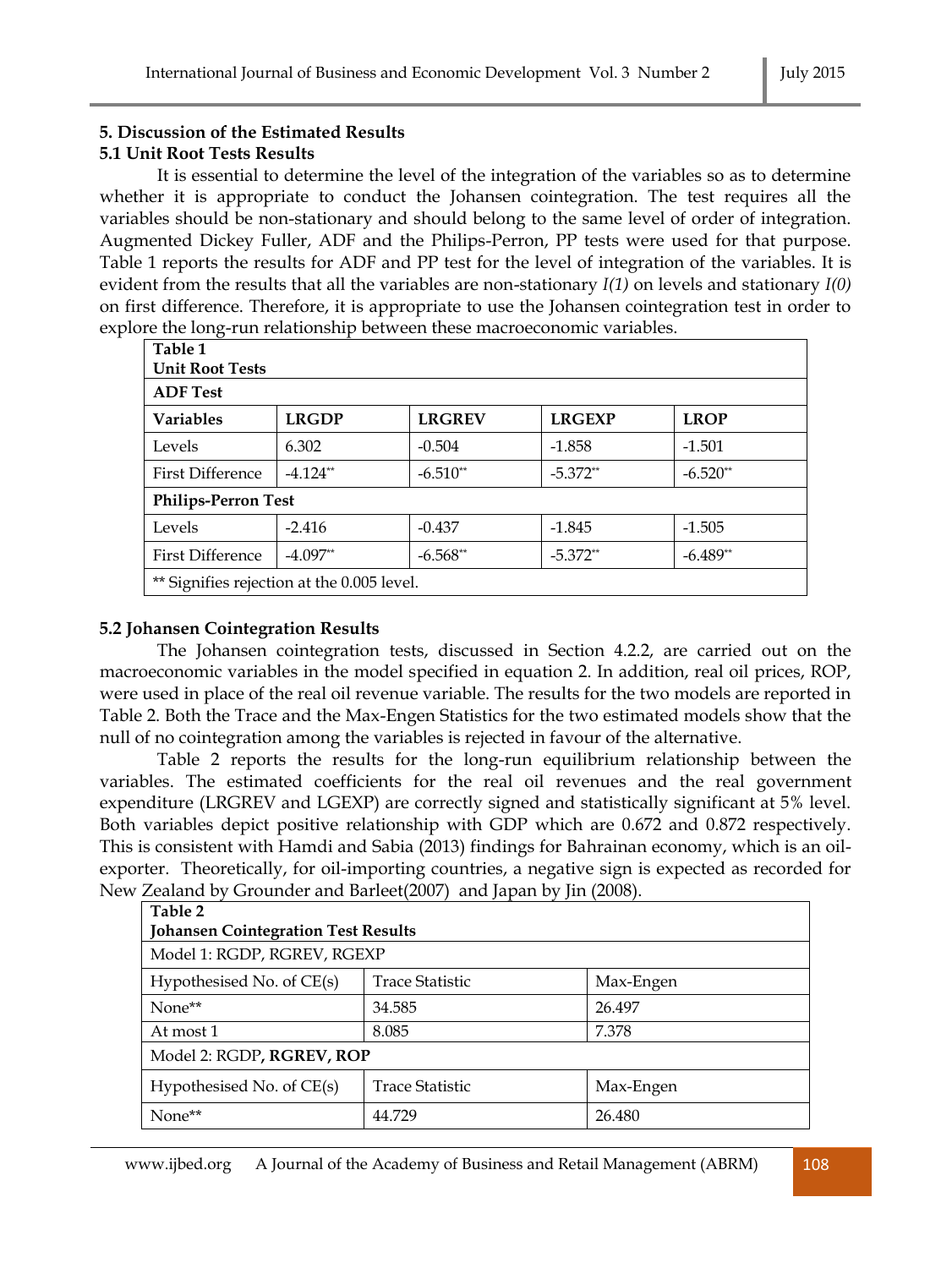| ∣At most 1                                                      | 18.249 | 11.439 |
|-----------------------------------------------------------------|--------|--------|
| $\pm$ ** Departes rejection of the bypathesis at the 0.05 level |        |        |

Denotes rejection of the hypothesis at the 0.05 level.

Thus, we can derive the cointegrating equation from the above results with the log of real GDP as dependent variable while log of real oil revenue and log of real government expenditure as regressors, as follows:

LRGDPt = 4.572 + 0.672 LRGREV + 0.872 LRGEXP

Looking critically at the numerical values of the coefficients and the their effects, The above equation is saying that a 10% permanent increase in oil revenue will cause the real GDP to increase by 6.7%, while the same 10% increase in government expenditure will increase real GDP by 8.7%. This shows that Oman's GDP increase more by fiscal policy channel and this is consistent with Bleaney and Halland (2009) Who argue that fiscal policy acts as a transmission mechanism for natural resource effects.

| Table 3<br>Results of the Long-run Equilibrium Relationship<br>The Dependent Variable is LRGDP                                                                                                                                                                                                                                     |              |          |
|------------------------------------------------------------------------------------------------------------------------------------------------------------------------------------------------------------------------------------------------------------------------------------------------------------------------------------|--------------|----------|
| <b>Regressors</b>                                                                                                                                                                                                                                                                                                                  | Coefficients | t-Values |
| <b>LRGREV</b>                                                                                                                                                                                                                                                                                                                      | $0.672**$    | 2.198    |
| <b>LRGEXP</b>                                                                                                                                                                                                                                                                                                                      | $0.871**$    | 2.557    |
|                                                                                                                                                                                                                                                                                                                                    | $4.572**$    |          |
| $\cdot$ $\sim$<br>$\frac{1}{2}$ and $\frac{1}{2}$ and $\frac{1}{2}$ and $\frac{1}{2}$ and $\frac{1}{2}$ and $\frac{1}{2}$ and $\frac{1}{2}$ and $\frac{1}{2}$ and $\frac{1}{2}$ and $\frac{1}{2}$ and $\frac{1}{2}$ and $\frac{1}{2}$ and $\frac{1}{2}$ and $\frac{1}{2}$ and $\frac{1}{2}$ and $\frac{1}{2}$ a<br>$\cdot$ = $0/1$ |              |          |

\*\* Denotes significance at 5% level.

The results of the estimated ECM are represented by Table 4. The results show the shortrun dynamics of the variables in the model. It is evident from the table that real oil revenues recorded a significant negative response to the real GDP. The negative effect of oil revenue on economic growth in the short run could be attributed to oil price volatility where most oilabundant countries vulnerable to boom-bust cycles leading to economic instability (Mehrara, 2008). Budina and Wijnbergen (2008) stated that managing oil revenue volatility is the main challenge facing oil-rich countries. Oman should use oil funds and fiscal rules to de-link public expenditure from volatile oil revenue by accumulating large oil funds assets to lower vulnerability to financial crises and debt overhang problems.

| Table 4                  |              |          |  |
|--------------------------|--------------|----------|--|
| <b>The ECM Results</b>   |              |          |  |
| <b>Regressors</b>        | Coeeficients | t-Values |  |
| $\triangle$ LRGREV(1)    | $-0.238$     | $-3.696$ |  |
| $\triangle$ LRGREV(2)    | $-0.323$     | $-4.966$ |  |
| $\triangle$ LRGEXP(1)    | 0.120        | 0.032    |  |
| $\triangle LRGEXP(2)$    | $-0.079$     | $-0.701$ |  |
| <b>ECM</b>               | $-0.299$     | $-4.051$ |  |
| <b>Diagnostics Tests</b> |              |          |  |
| <b>White Test</b>        | Chi-Sq.      | Prob.    |  |
|                          | 82.237       | 0.534    |  |
| LM<br>Test<br>(Serial    | LM-Stat.     | Prob.    |  |
| Correlation)             | 7.836        | 0.551    |  |
| Normality Test           | Jarque-Bera  | Prob.    |  |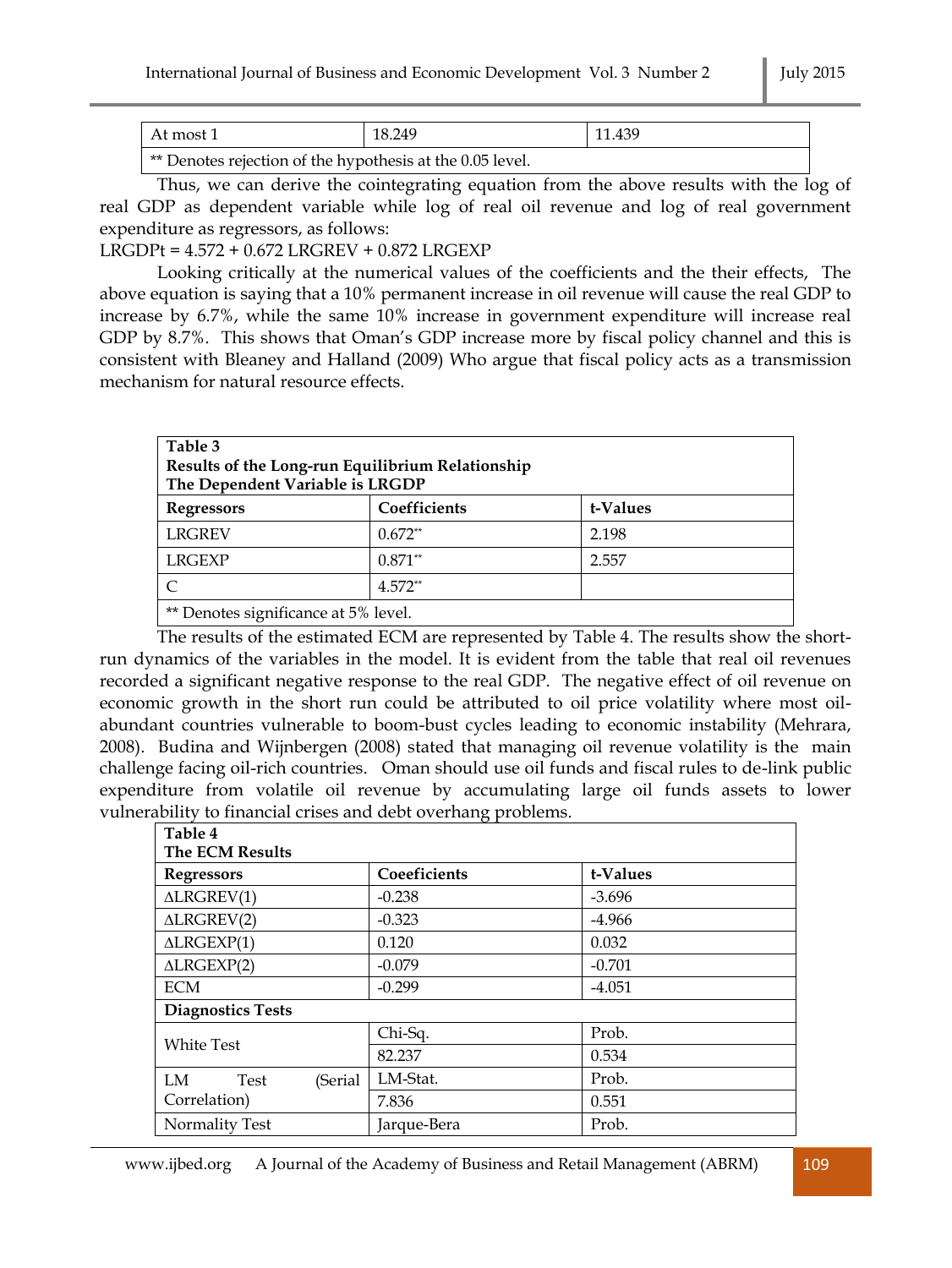| $T^2$<br>$-1$ | $\sim$ | $\sim$ |
|---------------|--------|--------|

The ECM has the expected sign (negative) and highly significant. The coefficient of the ECM indicates that the system converges back to equilibrium in about three years whenever it deviates from the equilibrium. The lower part of Table 4 reports the diagnostic tests of the model. It is clear from the reported results that the model's residuals are free from serial correlation, hetroskesdascity and are normal, which means the estimated model is adequate.

## **5.3 Causality Test Results:**

Table 5 reports results from Granger Causality Test based on the estimated VEC model discussed above. The results for model with the real GDP as a dependent variable indicate that the null of real government revenue does not Granger cause real GDP is rejected in favour of the alternative. Similarly the null of real government expenditure does not Granger cause real GDP is also rejected in favour of the alternative. The combine effects of both the real revenue as well as the real government expenditure show that they have significant impact on the real GDP as the null is rejected. However, both models where the dependent variables are real government expenditure and real government revenue, the null could not be rejected as none of the variables are significant at any conventional level. This is the case with the individual variables and their combined effects.

The conclusion, therefore, is that the direction of the causation between these series is uni-directional from real government expenditure and real government revenue to real GDP. That is the real government expenditure and the real government revenue Granger causes the real GDP, but not the other way round. This result is consistent with with Eltony and Al-Awadi (2001) about Kwait, and Hamdi and Sbia (2013) about Bahrain economy.

| Dependent   | Independent | Chi-Square | Prob   |  |
|-------------|-------------|------------|--------|--|
| <b>GDP</b>  | <b>GREV</b> | $36.31**$  | (0.00) |  |
|             | <b>GEXP</b> | 18.45**    | (0.00) |  |
|             | All         | $8.45**$   | (0.00) |  |
| <b>GREV</b> | <b>GDP</b>  | 10.20      | (0.12) |  |
|             | <b>GEXP</b> | 8.71       | (0.19) |  |
|             | All         | 14.60      | (0.24) |  |
| <b>GEXP</b> | <b>GDP</b>  | 6.87       | (0.33) |  |
|             | <b>GREV</b> | 2.69       | (0.65) |  |
|             | All         | 9.58       | (0.65) |  |

### **5.4 Impulse Response Functions**

Figure 1 (Appendix A) reports the impulse response functions, IRFs, of the estimated stationary VAR explained in Section 4.2.5 above. The IRFs show the magnitude and the directions of how a variable respond to a shocks within the model. The reported result shows that real government expenditure responded positively to a positive real oil revenue and real GDP shocks immediately after the shock and lasted for about half of a year for the former and for about one year for the latter. Importantly, the real GDP has responded positively to a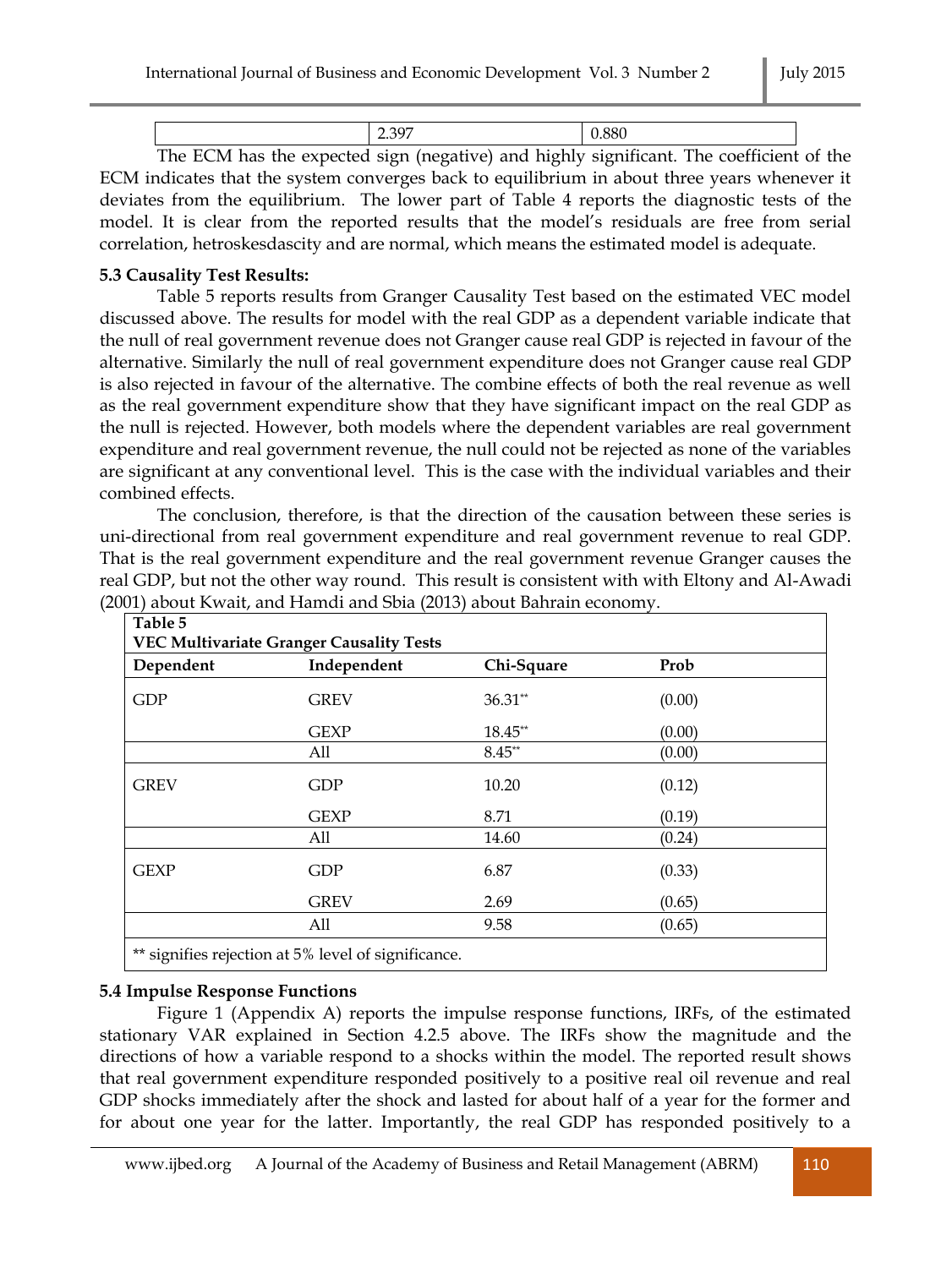positive real expenditure for up to about three years. This and the positive long-run coefficients reported in Table 3 indicate that the Omani economy appears to have escaped from the resource curse as suggested by Abidin (2001).

# **5.5 Variance Decomposition**

Variance decomposition shows the contribution of each variable to the variations of a variable within the estimated VAR model. Table 1 (Appendix A) reports the variance decomposition of the estimated tri-variate VAR mode as explained in Section 5.2.6.

GDP:

The table shows that the variation of GDP is due to itself in the short-run, but the oil revenue accounted for about 50% of volatility in GDP by the eighth year and continued to rise up to about 52% by the tenth year.

Oil Revenue:

The real GDP contributed by about 28% of the oil revenue variations by the second year and its contribution to the changes in the oil revenue declined a little to about 22% by the tenth year. Government expenditure affected oil revenue at long lags, the results shows that in the first year, government expenditure did not contribute to shocks in oil revenue, but then increasing effects continue until it reaches 17% in the eighth year. This might be attributed to public investment in oil production which does not produce outcome in the short-term.

Government Expenditure:

Variations in government expenditure are generally due to the real GDP and the oil revenue. An interesting aspect of the result is that oil revenue shocks effects on government expenditure jump from 2.5% in the first year to 21% in the second year and 39.5% in the fifth, then it level off around 45%. This confirm the need of introduction of fiscal rules and fiscal stabilization policy to avoid oil revenue variability. This result contradicts with Farzanegan and Markwardt (2008) study who show that oil shocks have insignificant effect on government expenditure variation.

# **6. Conclusion and Policy Implication**

This paper investigates the short-run and long-run relationship between three macroeconomic variables in Oman using the Johansen cointegration techniques as well as the stationary VAR. The results indicate that there is a long-run relationship between the three macroeconomic variables; the real GDP, the real government expenditure and the real oil revenues. The long-run coefficients indicate that there are positive long-run relationship between the real GDP, real government expenditure and the real oil revenues. These indicate that the Omani economy has escaped the resource curse as suggested by by Abidin (2001).

As suggested by Mashaekhi (1998) government is an important institution in the development process and good fiscal policy could play an important role in switching the natural resource curse to be blessing. In general, oil revenue is beneficial to economic growth in Oman, but could be more effective if associated with fiscal policy de-linking fiscal expenditures from oil revenue to insulate the economy from oil revenue volatility (Mehrara, 2008)

The impulse response functions and the variance decomposition from the stationary VAR show that these variables are very important to the short-run and long-run dynamics of the Omani economy. Importantly, the real expenditure appears to have positive impact on the real GDP and variations in government expenditure are generally derived by the changes in the oil revenue. Thus, we can argue that the transmission channel that oil revenue affect GDP is through government expenditure, hence, Oman should control its expenditure mange oil revenue instability and be more inductive for economic growth.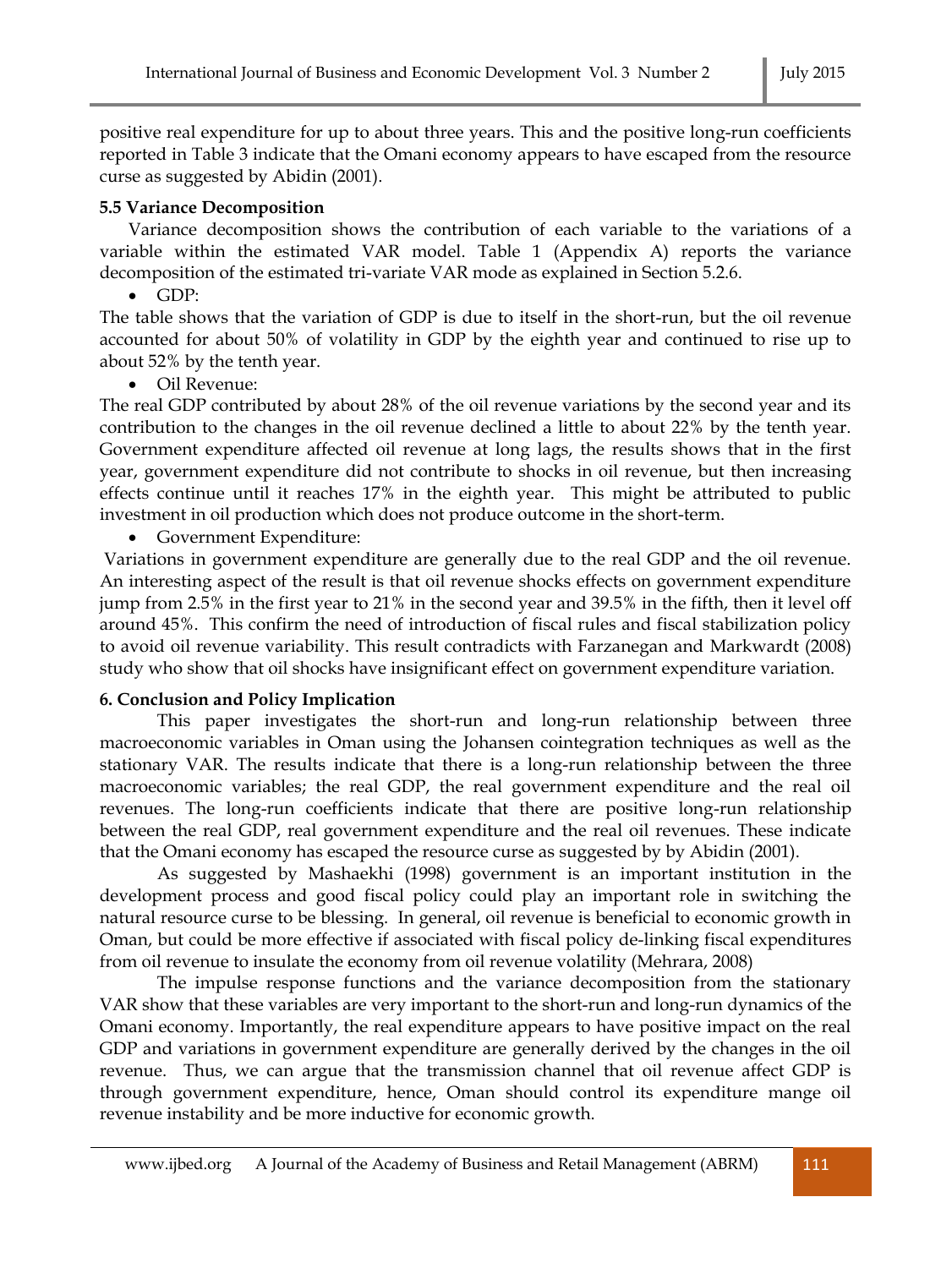### **References**

- Algieri, B., 2011. The Dutch Disease: evidences from Russia. *Econ Change Restruct,* 44(3), pp. 243- 277.
- Aliyu, S.U.R., 2009. Impact of oil price shock and exchange rate volatility on economic growth in Nigeria: an empirical investigation.
- Aruwa, S.A., Public finances and economic growth in Nigeria.
- Atkinson, G. & Hamilton, K., 2003. Savings, Growth and the Resource Curse Hypothesis. *World Development,* 31(11), pp. 1793-1807.
- Berument, M.H., Ceylan, N.B. & Dogan, N., 2010. The Impact of Oil Price Shocks on the Economic Growth of Selected MENA Countries. *Energy Journal,* 31(1), pp. 149-176.
- Blattman, C., Hwang, J. & Williamson, J.G., 2007. Winners and losers in the commodity lottery: The impact of terms of trade growth and volatility in the Periphery 1870–1939. *Journal of Development Economics,* 82(1), pp. 156-179.
- Bleaney, M. & Halland, H., 2009. *The resource curse and fiscal policy volatility.*
- Cologni, A. & Manera, M., 2013. Exogenous oil shocks, fiscal policies and sector reallocations in oil producing countries. *Energy Economics,* 35(0), pp. 42-57.
- Cunado, J. & Perez de Gracia, F., 2005. Oil prices, economic activity and inflation: evidence for some Asian countries. *The Quarterly Review of Economics and Finance,* 45(1), pp. 65-83.

El Anshasy, A.A. & Bradley, M.D., 2012. Oil prices and the fiscal policy response in oil-exporting countries. *Journal of Policy Modeling,* 34(5), pp. 605-620.

- Eltony, M.N. & Al-Awadi, M., 2001. Oil price fluctuations and their impact on the macroeconomic variables of Kuwait: a case study using a VAR model. *International Journal of Energy Research,* 25(11), pp. 939-959.
- Emami, K. & Adibpour, M., 2012. Oil income shocks and economic growth in Iran. *Economic Modelling,* 29(5), pp. 1774-1779.
- Farzanegan, M.R., 2011. Oil revenue shocks and government spending behavior in Iran. *Energy Economics,* 33(6), pp. 1055-1069.
- Farzanegan, M.R. & Markwardt, G., 2009. The effects of oil price shocks on the Iranian economy. *Energy Economics,* 31(1), pp. 134-151.
- Frankel, J.A., 2010. *The natural resource curse: a survey.*
- Frankel, J.A., 2012. The Natural Resource Curse: A Survey of Diagnoses and Some Prescriptions.
- Gylfason, T., 2001. Natural resources, education, and economic development. *European Economic Review,* 45(4–6), pp. 847-859.
- Gylfason, T. & Zoega, G., 2006. Natural Resources and Economic Growth: The Role of Investment. *World Economy,* 29(8), pp. 1091-1115.
- Hamdi, H. & Sbia, R., 2013. Dynamic relationships between oil revenues, government spending and economic growth in an oil-dependent economy. *Economic Modelling,* 35(0), pp. 118-125.
- Hausmann, R. & Rigobon, R., 2003. *An alternative interpretation of the'Resource Curse': theory and policy implications.*
- Iimi, A., 2006. Did Botswana escape from the resource curse?
- Isham, J., Woolcock, M., Pritchett, L. & Busby, G., 2005. The Varieties of Resource Experience: Natural Resource Export Structures and the Political Economy of Economic Growth. *The World Bank Economic Review,* 19(2), pp. 141-174.
- Ismail, K. & Arezki, R., 2010. Boom-Bust Cycle, Asymmetrical Fiscal Response and the Dutch Disease.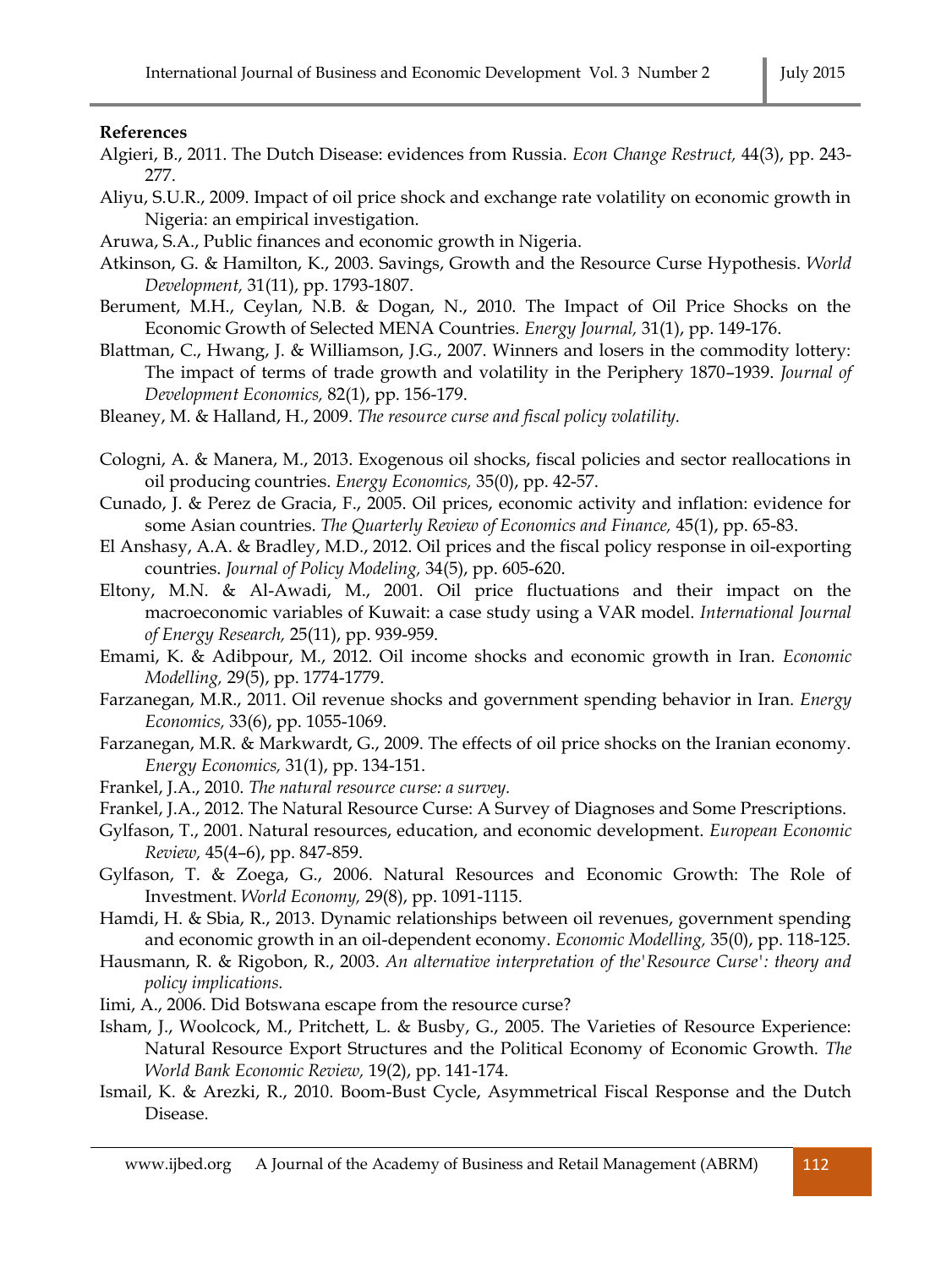- Ito, K., 2008. Oil Prices and Macro-economy in Russia: The Co-integrated VAR Model Approach. *Notes,* 9(3.841), p. 12.517.
- Kronenberg, T., 2004. The curse of natural resources in the transition economies\*. *Economics of Transition,* 12(3), pp. 399-426.
- Mashayekhi, A.N., 1998. Public finance, oil revenue expenditure and economic performance: a comparative study of four countries. *System Dynamics Review,* 14(2‐3), pp. 189-219.
- Mehrara, M., 2008. The asymmetric relationship between oil revenues and economic activities: The case of oil-exporting countries. *Energy Policy,* 36(3), pp. 1164-1168.
- Mehrara, M., 2009. Reconsidering the resource curse in oil-exporting countries. *Energy Policy,* 37(3), pp. 1165-1169.
- Mehrara, M., Maki, M. & Tavakolian, H., 2010. The relationship between oil revenues and economic growth, using threshold methods (the case of Iran). *OPEC Energy Review,* 34(1), pp. 1-14.
- Mehrara, M. & Oskoui, K.N., 2007. The sources of macroeconomic fluctuations in oil exporting countries: A comparative study. *Economic Modelling,* 24(3), pp. 365-379.
- Mikesell, R.F., 1997. Explaining the resource curse, with special reference to mineral-exporting countries. *Resources Policy,* 23(4), pp. 191-199.
- Papyrakis, E. & Gerlagh, R., 2004. The resource curse hypothesis and its transmission channels. *Journal of Comparative Economics,* 32(1), pp. 181-193.
- Papyrakis, E. & Gerlagh, R., 2006. Resource windfalls, investment, and long-term income. *Resources Policy,* 31(2), pp. 117-128.
- Reyes-Loya, M.L. & Blanco, L., 2008. Measuring the importance of oil-related revenues in total fiscal income for Mexico. *Energy Economics,* 30(5), pp. 2552-2568.
- Ricardo Hausmann & Rigobon, R., 2003. An Alternative Interpretation of the 'Resource Curse': Theory and Policy Implications. *NBER Working: IMF Paper* No. 9424.
- Shaxson, N., 2005. New approaches to volatility: dealing with the 'resource curse' in sub-Saharan Africa. *International Affairs,* 81(2), pp. 311-324.
- Stevens, P. & Dietsche, E., 2008. Resource curse: An analysis of causes, experiences and possible ways forward. *Energy Policy,* 36(1), pp. 56-65.
- Tazhibayeva, Kamilya, Husain, Aasim M. and Ter-Martirosyan, Anna, (2008), [Fiscal Policy and](http://econpapers.repec.org/RePEc:imf:imfwpa:08/253)  [Economic Cycles in Oil-Exporting Countries,](http://econpapers.repec.org/RePEc:imf:imfwpa:08/253) No 08/253, *IMF Working Papers*, International Monetary Fund.
- Tijerina–Guajardo, J.A. & Pagán, J.A., 2003. Government Spending, Taxation, and Oil Revenues in Mexico. *Review of Development Economics,* 7(1), pp. 152-164.
- Van der Ploeg, F. & Poelhekke, S., 2009. Volatility and the natural resource curse. *Oxford Economic Papers,* 61(4), pp. 727-760.
- Villafuerte, M. & Lopez-Murphy, P., Fiscal Policy in Oil Producing Countries during the Recent Oil Price Cycle.
- Williams, A., 2011. Shining a Light on the Resource Curse: An Empirical Analysis of the Relationship between Natural Resources, Transparency, and Economic Growth. *World Development,* 39(4), pp. 490-505.

**Appendix A:** 

Figure 1 The Impulse Response Functions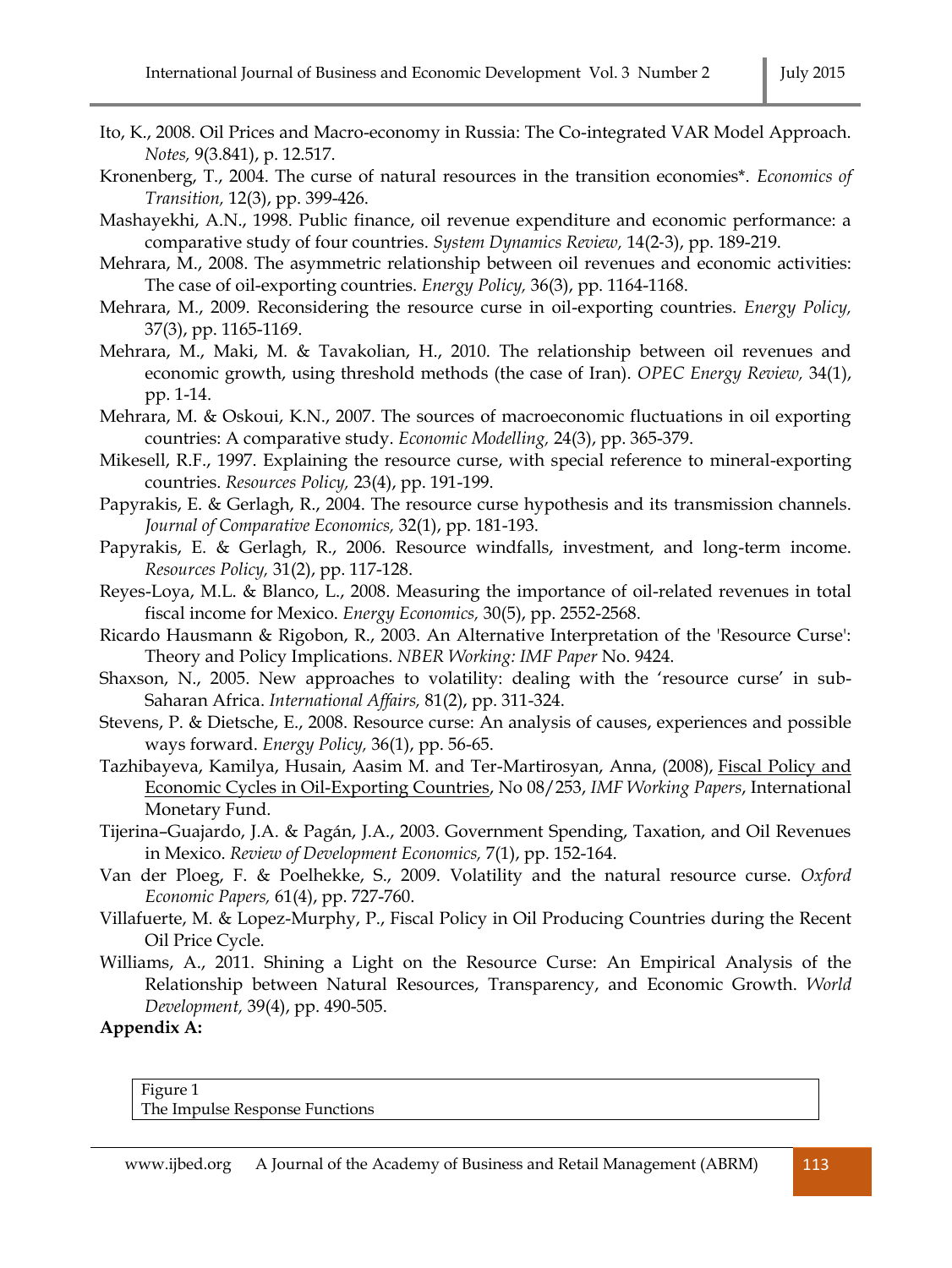

## **Table 1**

| Period S.E. |                                   | Variance Decomposition of LRGDP:<br><b>LRGDP</b> | <b>LRGREV</b> | <b>LRGEXP</b> |  |
|-------------|-----------------------------------|--------------------------------------------------|---------------|---------------|--|
| 1           | 0.019236                          | 100.0000                                         | 0.000000      | 0.000000      |  |
| 2           | 0.025780                          | 96.00899                                         | 3.754790      | 0.236217      |  |
| 3           | 0.027746                          | 93.51303                                         | 4.680203      | 1.806768      |  |
| 4           | 0.029393                          | 93.28294                                         | 4.861236      | 1.855829      |  |
| 5           | 0.032227                          | 80.50164                                         | 17.94302      | 1.555337      |  |
| 6           | 0.036232                          | 65.88419                                         | 32.41498      | 1.700836      |  |
| 7           | 0.040550                          | 55.16743                                         | 43.40800      | 1.424575      |  |
| 8           | 0.044203                          | 48.68998                                         | 50.11113      | 1.198887      |  |
| 9           | 0.046374                          | 46.30299                                         | 52.47709      | 1.219918      |  |
| 10          | 0.047235                          | 47.11831                                         | 51.70587      | 1.175822      |  |
|             | Variance Decomposition of LRGREV: |                                                  |               |               |  |
| Period S.E. |                                   | I RGDP                                           | LRGREV        | LRGEXP        |  |